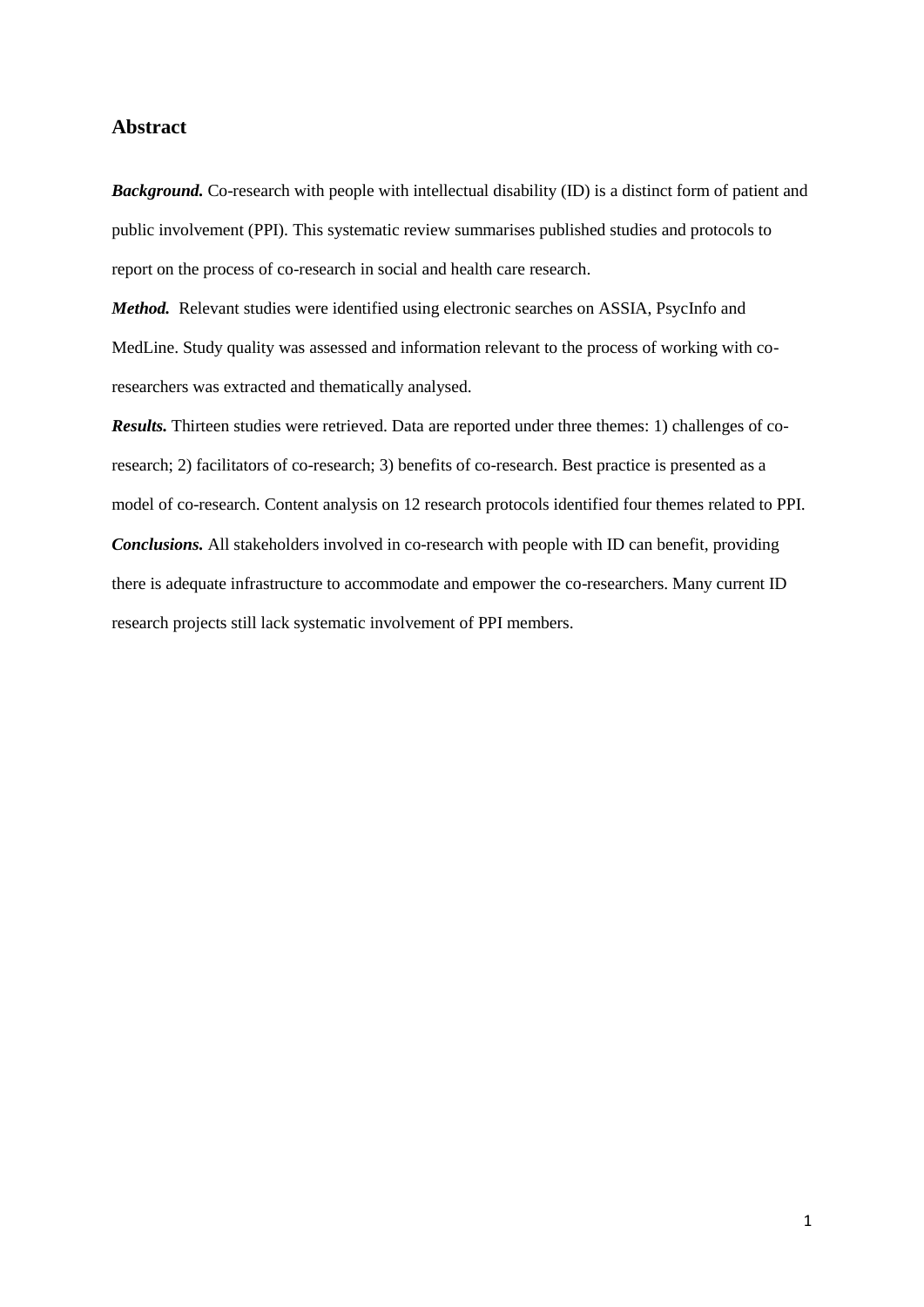# **Introduction**

Intellectual disability (ID) is the most common developmental disability, currently affecting 1 to 3% of the population worldwide (Maulik et al., 2011; WHO, 2007). Various terminologies are used to identify ID, including learning disability, learning difficulty, intellectual disability/developmental disorder, developmental/cognitive delay and mental retardation (WHO, 2007). However, the diagnostic criteria all include significant impairment in the conceptual (e.g. language, reasoning, memory), social (e.g. empathy, communication) and practical (e.g. personal care, money management) domains of the individual (American Psychiatric Association, 2013).

Historically, people living with ID have been excluded from research (Wilkinson & Hubbard, 2003; Wilkinson, 2002), because it was generally held that their cognitive impairment precluded participation in population research (Moore & Hollett, 2003; Dewing, 2002; Downs, 1997). During the 1990s, in parallel with a growing societal interest in the rights of marginalised groups, the disability movement challenged traditional views about the involvement of service users in research with the slogan '*Nothing about us without us*' (Charlton, 1998). This resulted in increasing opportunities for people with disabilities to participate in research (Wilkinson & Hubbard, 2003; Wilkinson, 2002).

In 1995, Minkes et al. published "Having a voice: Involving people with learning difficulties in research", which advocated for a co-participatory standpoint in research. The affirmation of the Emancipatory Disability Research framework (Barnes, 2001), grounded in the 'social model' of disability (Oliver, 1990; Finkelstein 1980; UPIAS 1976) enabled academic researchers to challenge their traditional view that people with ID could only be involved in research as participants (Walmsley & Johnson, 2003). Emancipatory Disability Research, advocating that disabled people, rather than academics, should control the research process, funding and agenda, positively affected people with ID, who began to be involved as informants in research providing accounts of their experience, responding to questionnaires and taking part in clinical trials and studies (Moore & Hollett, 2003; Dewing, 2002; Downs, 1997). However, their involvement as participants was distinctly different from having an active role in the research process.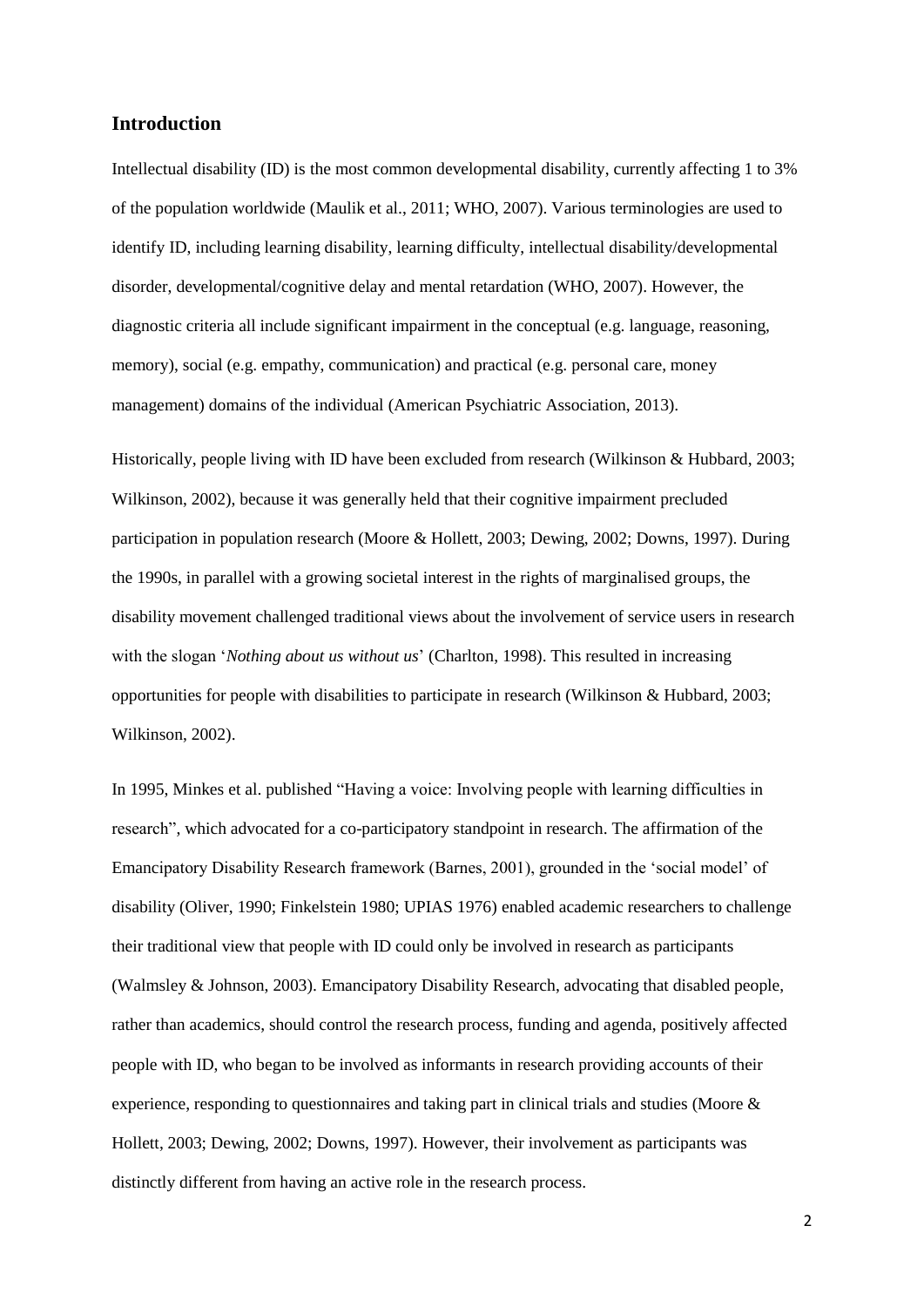From the early 2000s, researchers working in the social and health care sectors in the United Kingdom started to acknowledge the added value of the lived experience of people with ID (Ward et al., 2012; Williamson et al., 2010; Clough et al., 2006; Miller et al., 2006; Reed et al., 2006; Warren & Cook, 2005). This was also reflected at the international level, with a proliferation of studies grounded in principles of inclusive research, particularly in Australia, New Zealand, Ireland, Canada, and the United States of America, where partnership in research with service users was most valued (Walmsley & Johnson, 2003).

In the United Kingdom, following the publication of the white paper 'Valuing People' (Department of Health, 2007), the Department of Health awarded £2 million to thirteen projects involving people with ID in the research process as part of the Learning Disability Research Initiative (LDRI) (Grant & Ramcharan, 2007). Involvement ranged from being part of an advisory group, to conducting interviews and data analysis. One of these projects, led by The Learning Difficulties Research Team (LDRT, 2006) received funding to report on the quality of user-involvement in the other projects. The group identified examples of good practice, but concluded:

*"In most cases involvement occurred in limited, traditional and fairly unimaginative ways. In very few cases was real power-sharing happening. Research is still 'done to' people with learning difficulties not 'done by' us. Effort to involve people often didn't work very well because there wasn't enough time, money, support or outreach. For these reasons, people with learning difficulties had little influence over the topics, processes, conclusions and dissemination of research"* (LDRT, 2006, pp. 81-82)

This report highlighted how much still needed to be accomplished to fully involve people with ID in the research process.

More recently, the National Institute for Health Research (NIHR) has made it mandatory that each research application should include details of Patient and Public Involvement (PPI) (NIHR, 2014). This initiative also applies to research in ID. PPI has several tiers, ranging from advisory roles - such as commenting whether research questions are relevant to particular population groups and disease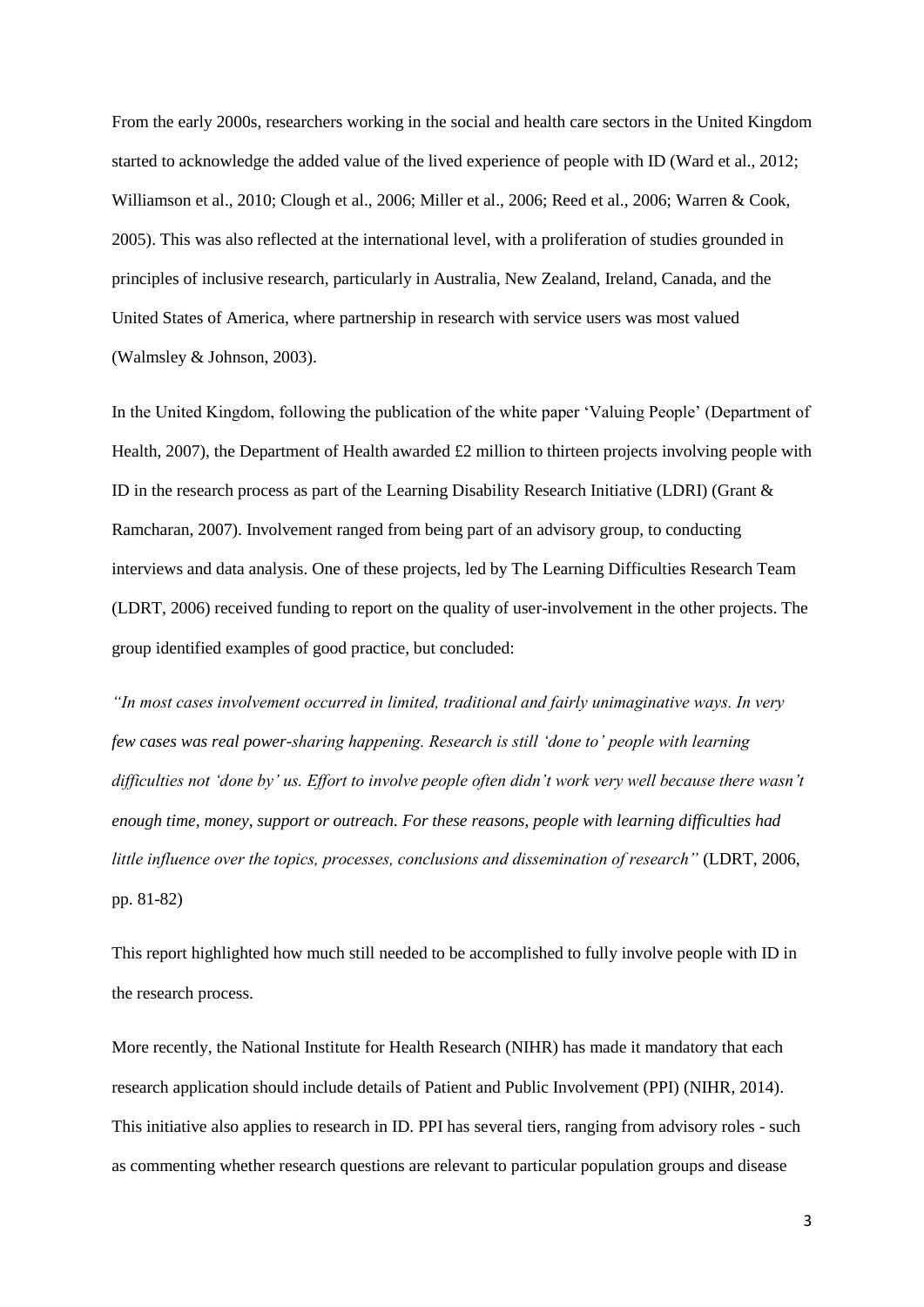categories or advising on research materials and study promotion - to more active participation in the research process, under the umbrella term "Inclusive research", which translates into different methodologies (Nind, 2017).

Methodologies badged as inclusive research include Participatory Research, in which people with ID collaborate with academic researchers in planning and conducting research that investigates their own experience (Bergold  $&$  Thomas, 2012). In Action Research, the insight generated through participatory research works towards the change of social reality. Co-research (also known as peerresearch) is defined as research carried out **'**with**'** or **'**by**'** members of the public/patients rather than **'**to**', '**about**'** or **'**for**'** them (INVOLVE, 2015). In co-research, people with ID collaborate with academics to investigate the experience of their own peers (people with ID) (Staley, 2009; Frankham, 2009; Repper et al., 2007; Turner & Beresford, 2005).

Examples of co-research with adults with ID are diverse. They vary in terms of the role of coresearchers, the authorship of publication and dissemination materials and the retention of control over the research process. Different studies may have different numbers of co-researchers, who are involved at different stages of research and they may also differ in the aims and objectives of involvement.

There have been advancements in the establishment and practice of PPI, including systematic reporting around co-research with other vulnerable individuals, such as people with dementia (Di Lorito et al., 2017). However, it appears there has been no systematic review or synthesis of the international literature around co-research with adults with ID. Several books have provided information around the process of doing and experiencing co-research in ID (Nind, 2014; Walmsley & Johnson, 2003). In order to draw together understanding about practice in the UK, Nind & Vinha have carried out a focus group study with inclusive researchers in the intellectual disability field (Nind & Vinha, 2012) and produced a methodological report published by the National Centre for Research Methods (Nind & Vinha, 2013). The report, which highlights the challenges the authors encountered throughout all phases of the research process, provides useful insights into what is good practice in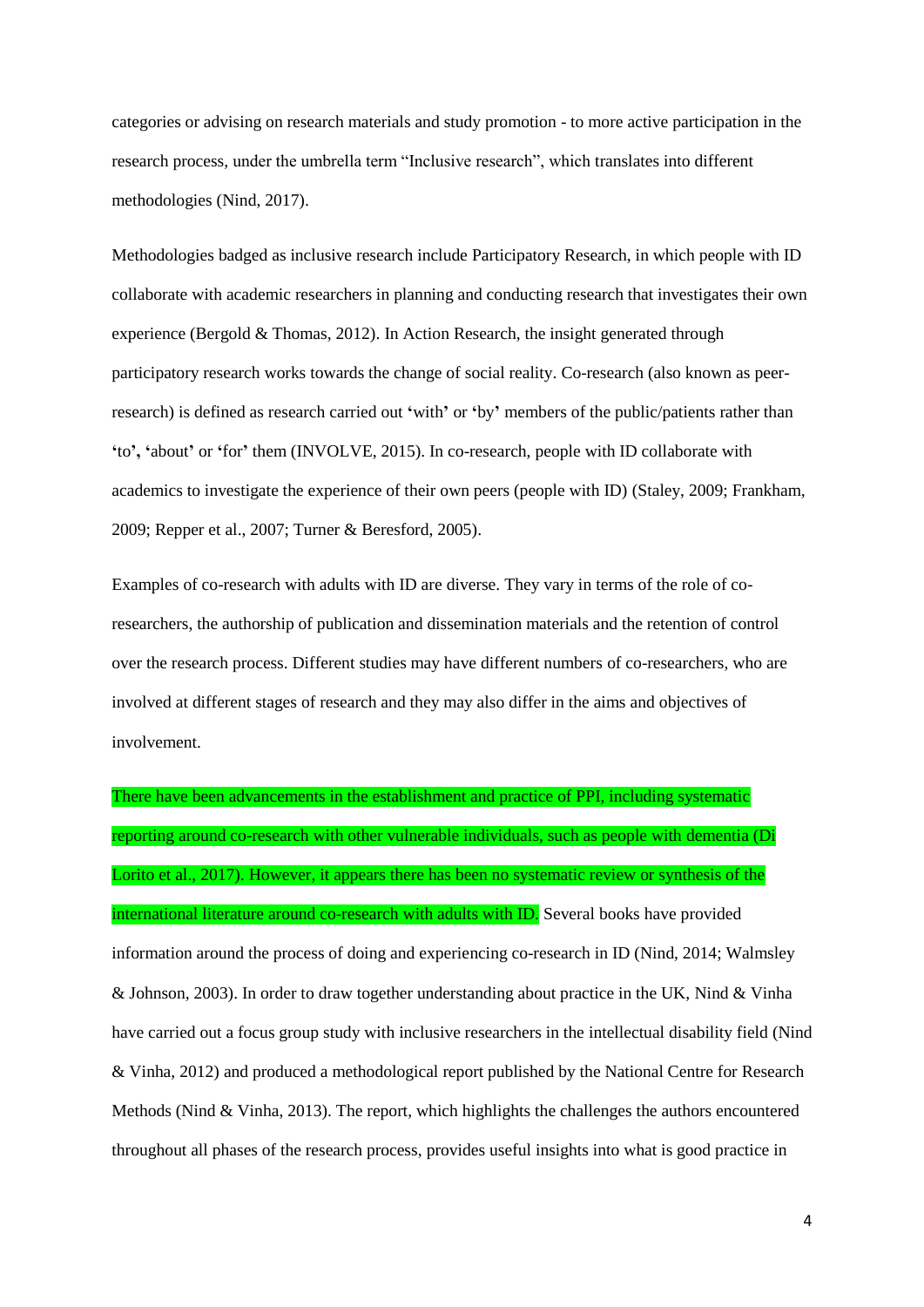co-research. The authors, however, concluded that if *'more of the methodological learning can be brought together in resource documents like this review paper, it may be that inclusive researchers are freed up to put more of their energies into creating substantial, substantive knowledge'* (Nind & Vinha, 2013).

A systematic review with an international focus could be instrumental in expanding on the existing resources available for researchers who are interested in undertaking co-research with adults with ID in health and social care research. The benefits of systematic reviews as a method to further current knowledge derive from their clearly formulated question, use of systematic and explicit methods and criteria to identify, select, and critically appraise relevant literature (The Cochrane Collaboration, 2005) and standardised reporting systems [i.e. the PRISMA guidelines (Moher et al., 2009)]. We therefore aim to systematically review the existing international literature reporting co-research with adults with ID.

Our review questions are:

- 1. What are the barriers of co-research with adults with ID in health and social care research?
- 2. What are the facilitators?
- 3. What is the impact of co-research for all those involved?

We further aim to identify and describe in detail a model of good practice in co-research, which will add to our review findings.

In addition, at a time when national clinical research funders (e.g. National Institute for Health Research) are seeking greater evidence of involvement by experts by experience, we report on the role and the use and extent of PPI in recently funded work. We therefore aim to examine the published protocols of current ID research projects and report whether -and if so- how PPI was carried out.

In addition, peer-review papers often take time to come to press and therefore the papers retrieved through our systematic review are likely to report practice from previous years. As this is a rapidly developing field of practice, a search of current protocols would provide more up-to-date information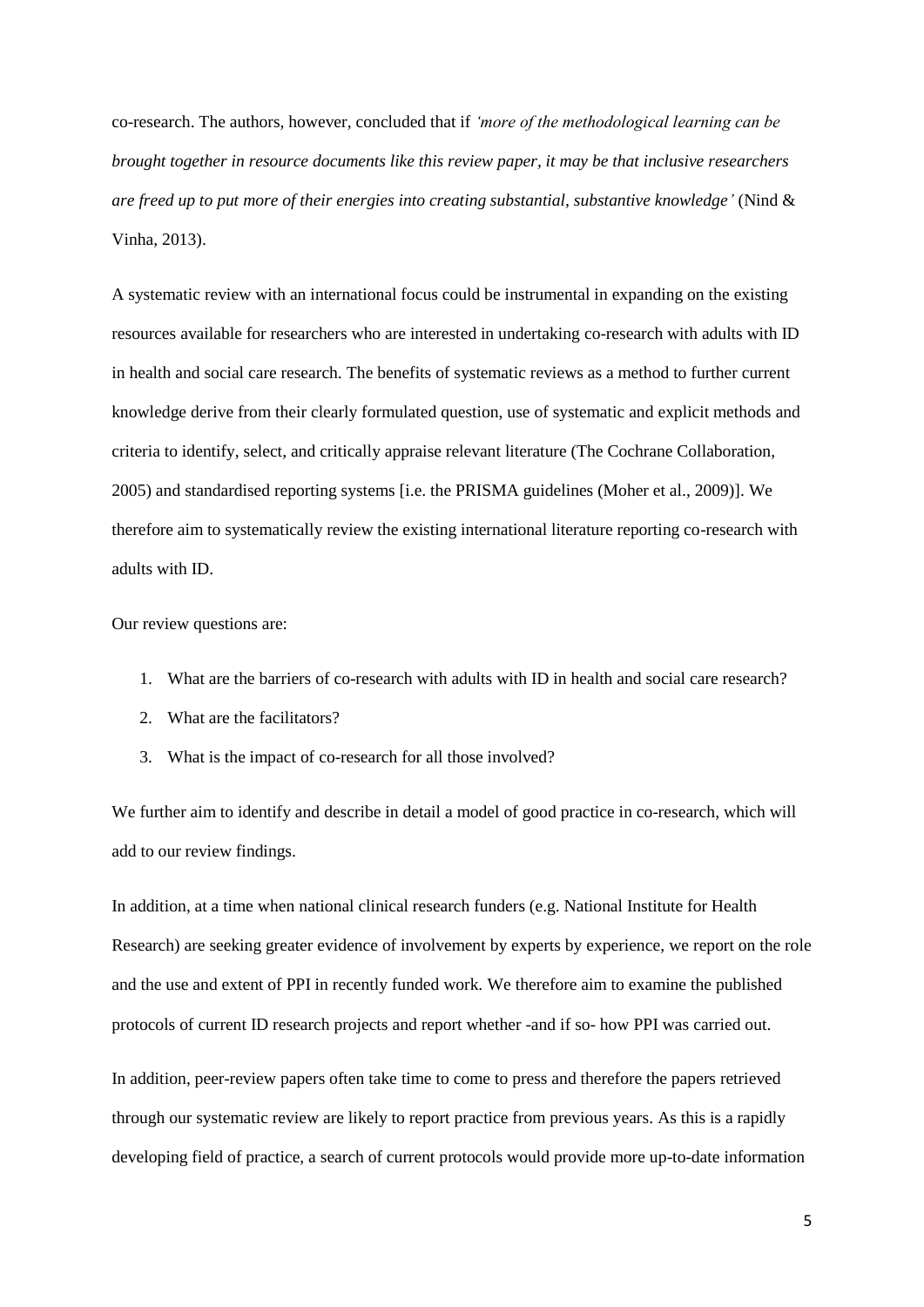of the status of PPI (and co-research) in ID. Our focus on PPI in protocols, rather than on co-research only, is justified by the fact that the latter is still uncommon practice and a narrower search may potentially yield very few results.

## **Methods**

## Systematic review of the literature reporting co-research with adults with ID

This review conforms with the Preferred Reporting Items for Systematic Reviews and Meta-Analyses (PRISMA) (Moher et al., 2009). We made use of the PICO (Population, Intervention, Comparison, Outcome) worksheet and search strategy for conducting systematic reviews (Sayers, 2008) to define our inclusion/exclusion criteria for the selection of sources.

### *Inclusion criteria*

- The study is peer-reviewed and it focuses on health and social care research. We acknowledge that co-production does not only occur in research but also in service development and implementation (Roberts et al., 2012). However, in this review we focus only on co-research, which is less common practice, given traditional views on people with ID not being able to take part in more cognitively demanding tasks.
- Participants are adults with ID and have undertaken research alongside academic researchers (i.e. they took on the role of co-researchers) at any stage of the research process.
- The study was conducted after 1996. The publication of the report "Whose Voice" (Minkes et al., 1995) advocating that people with ID should be involved in research is considered a turning point in the development of co-research in the UK. From the mid-nineties, co-research started to emerge as standard practice also at the international level (Bigby, Frawley & Ramcharan, 2014; Walmsley, 2004).
- No restrictions on country or language were applied.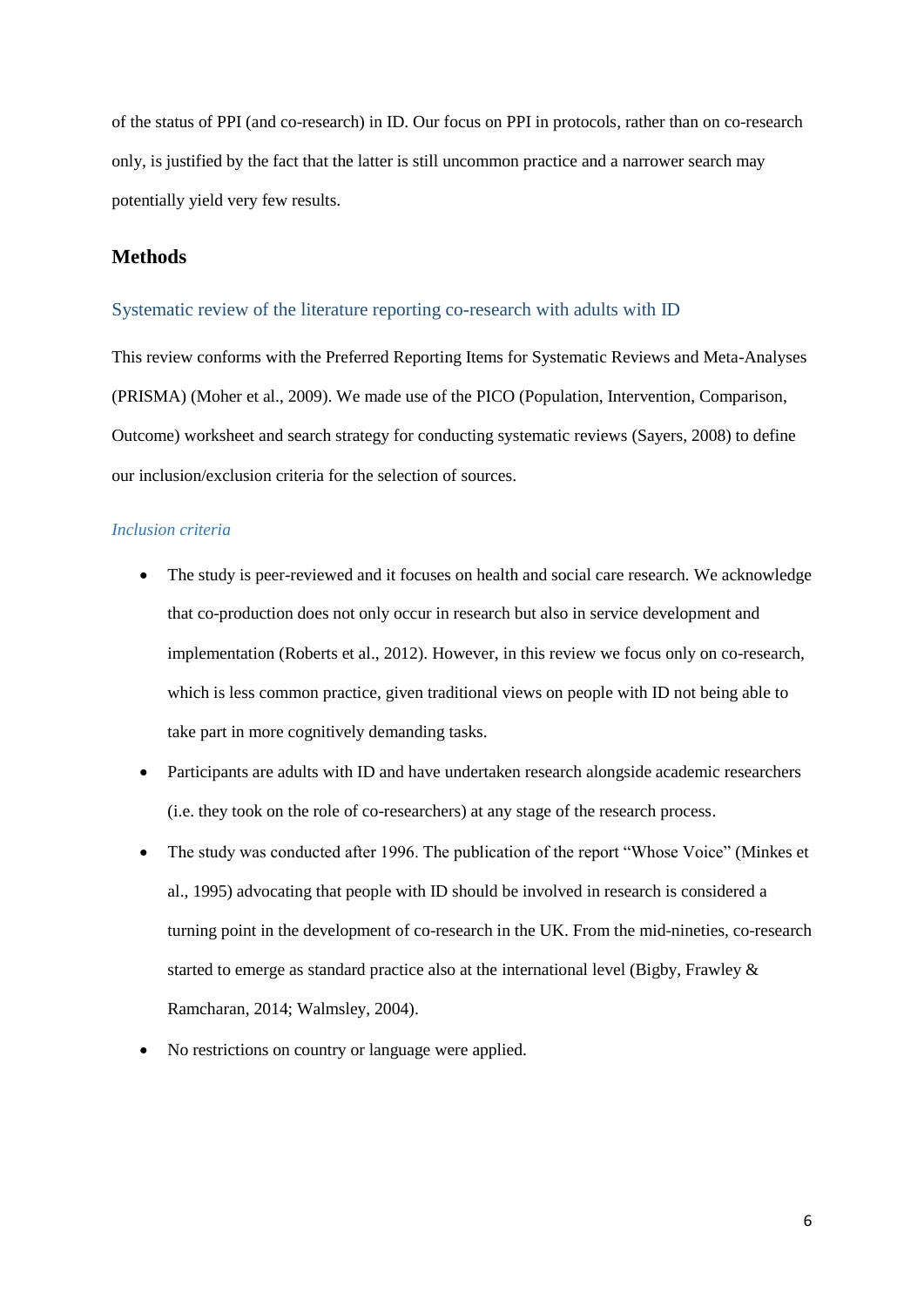### *Exclusion criteria*

- The study focuses on Patient and Public Involvement (PPI) but does not report on co-research (i.e. people with ID did not take on the role of co-researchers).
- The study includes non-adult co-researchers, co-researchers without ID and/or it is not possible to isolate the experiences of those with ID.
- The study was carried out by people with ID or academic researchers independently (i.e. without collaboration between the two groups).

## *Search methods*

We carried out a systematic literature search on ASSIA, PsycInfo and MedLine between December 2015 and March 2016. In brief, we searched for and combined terms from two domains: (i) the Intellectual Disability domain, including terms such as: Cognitive Impairment, Learning Disability, Intellectual Disability, Autism and Learning Difficulty; (ii) the co-research domain, including terms such as: Co-research, peer-research, participatory research and involvement (Appendix 1).

Although we made every effort to keep the search strategy as consistent as possible across databases, minor changes were made to respond to the different characteristics of the databases. We further searched on Google Scholar by considering the first 100 hits. The references of the sources retrieved through the searches were screened for relevant literature. Two independent reviewers (CDL and LB) carried out title and abstract screening and excluded the sources that were clearly ineligible. They then accessed the full texts of the remaining sources and excluding those which did not respond to the inclusion criteria. Any disagreement was resolved within the authors' team.

## *Quality appraisal of the studies*

Once we identified relevant literature, two independent raters within the research team (CDL and AB) carried out further appraisal of the suitability of the studies through the Critical Appraisal Skills Programme (CASP) checklist for qualitative research.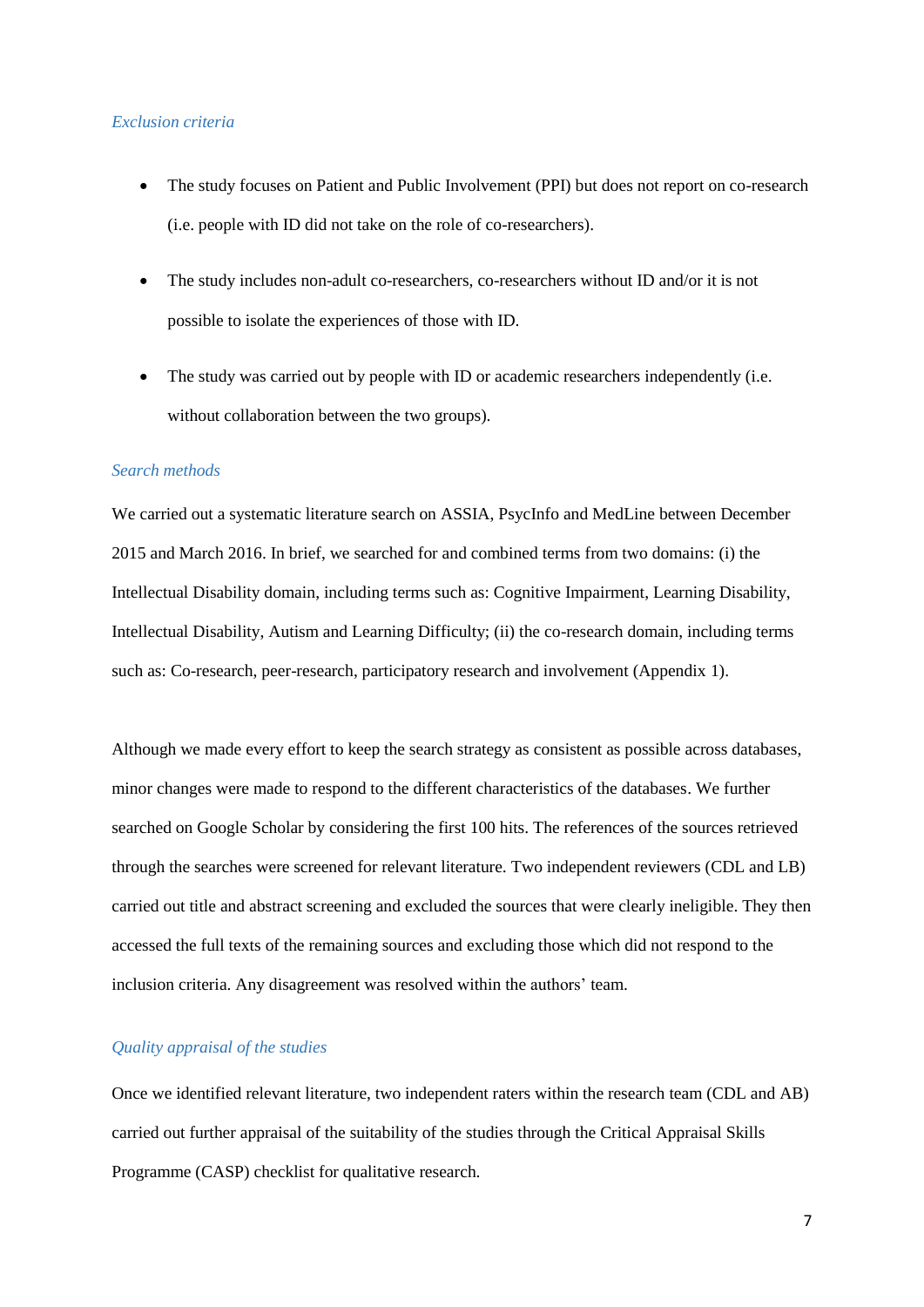Based on the guidelines of CASP, a study was considered unsuitable for review on the grounds of poor quality and dismissed if it did not include a clear statement of the aims of the research and if a qualitative methodology was not appropriate to investigate the research questions (items 1 and 2 in the CASP checklist).

The remaining 8 items of the CASP checklist (items 3 to 10) were used for quality screening purposes only on all the studies selected for full review. Discrepancies between the two raters were resolved by consensus within the research team.

## *Data extraction and analysis*

We extracted data onto NVivo 11 and adopted a deductive approach to thematic analysis (Braun & Clarke, 2006), whereby the themes were based on our research questions. These were:

- 1) Meeting the challenge: This theme outlines the barriers of co-research with adults with ID.
- 2) Adapting and accommodating: This theme outlines the facilitators of co-research with adults with ID.
- 3) Making a difference: This theme outlines the benefits to the co-researchers, academic researchers, participants and research outputs.

Three authors (CDL, AB and LB) independently extracted the data from the articles and placed them into the relevant theme sections. Following any discrepancies between authors in the categorisation of data, a decision was made within the team by consensus of all the authors. Once all the data were categorised by themes, two authors (CDL and AB) developed sub-themes. At the initial stage, 15 subthemes were generated; following team discussion the number was reduced to 12, as some themes were consolidated and others did not address the research questions.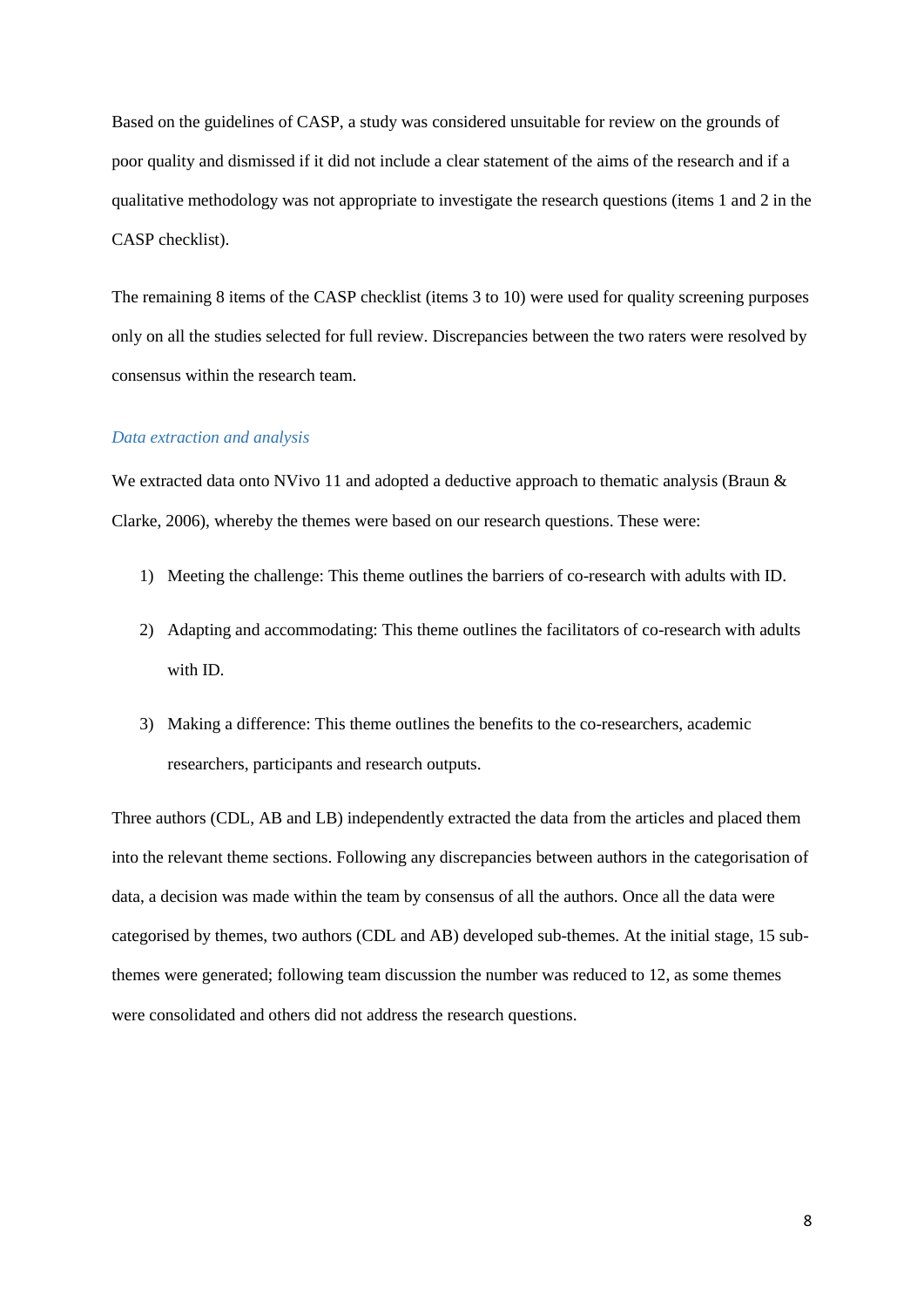## Identification and description of a model of good practice

Based on our quality appraisal, we identified the study with the highest overall score and provided detailed description of the stages of research where co-research occurred and the benefits and barriers, as identified by the authors.

# Screening of current ID research protocols

### *Inclusion criteria*

- The protocol was on research in Intellectual Disability. We therefore searched for the subject heading/key term "Intellectual disability" or "Learning disability".
- The protocol reported on PPI. This was ascertained by searching for the following terms: PPI, Involve\*, consult\*, patient\*, public, advis\*.
- The protocol was published online on the NIHR Evaluation Trials and Studies (NETS), BioMed Central Psychiatry and/or BioMed Central Trials.
- A full text of the protocol was available
- Any year of publication.

We carried out our systematic search between September 2016 and October 2016. Upon selecting the relevant protocols, we ran a content analysis to identify themes related to PPI.

# **Results**

## Systematic review of the literature reporting co-research with adults with ID

The initial search retrieved 5,244 papers. Excluding duplicates and following title or abstract screening, we identified 68 papers. Fifty-five papers were excluded, of which 36 focused on Patient and Public Involvement (PPI) but did not report on co-research, 7 included non-adult co-researchers, co-researchers without ID and/or it was not possible to isolate the experiences of those with ID, and 12 focused on adults with ID conducting research independently (i.e. without collaborating with academic researchers). 13 studies were selected for full review. The selection process is reported through a PRISMA 2009 Flow Diagram (Moher et al., 2009) in Figure 1.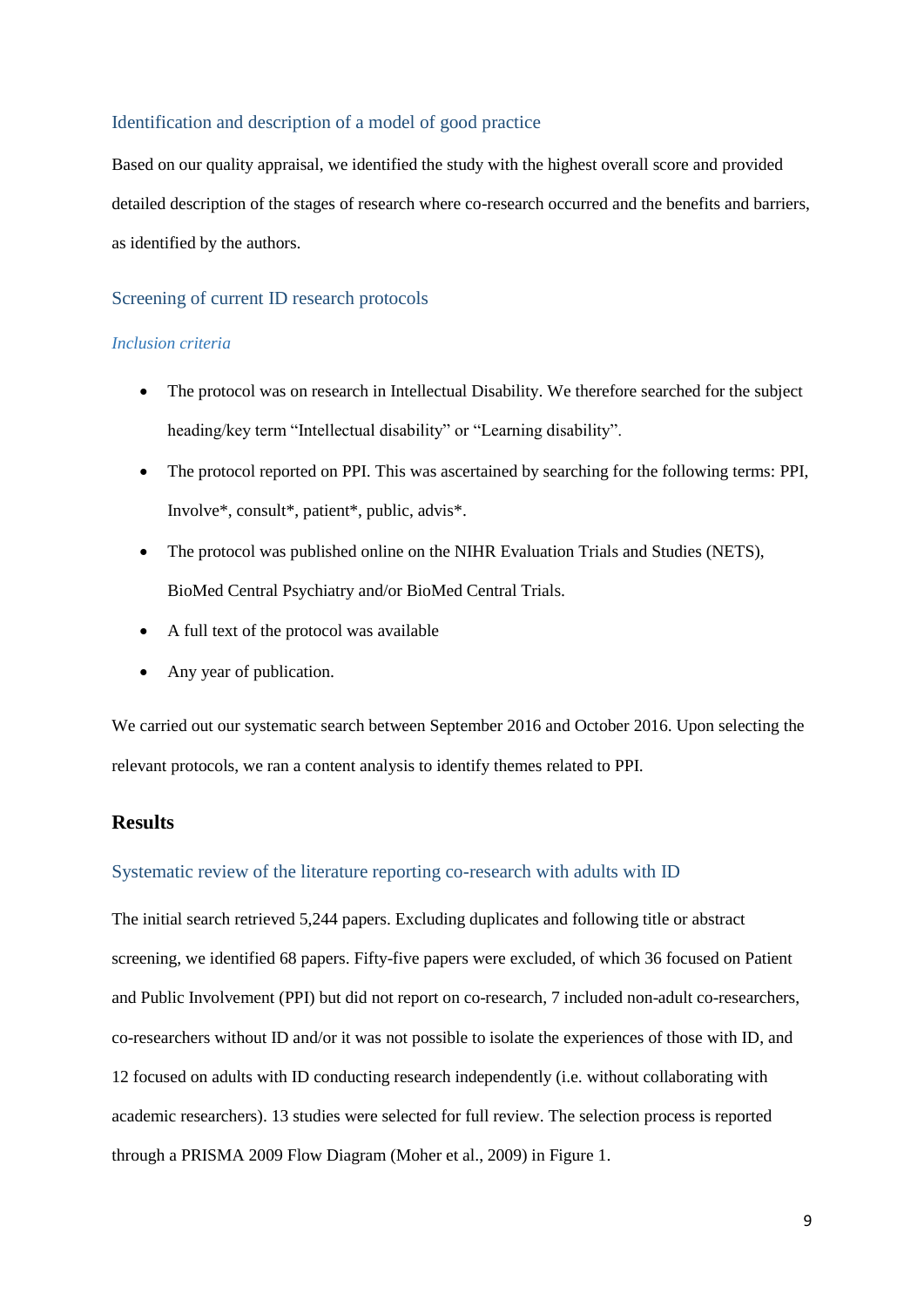## [Figure 1 near here]

#### *Quality appraisal of the studies*

Results from our quality assessment are fully reported in table 1. In brief, the quality of the studies varied, but we did not exclude any study. The studies were found to have good quality in terms of: formulation of research questions (item 1); choice of the appropriate research methodology (item 2) and design (item 3); reporting on the relationship between researchers and participants (item 6); discussion of the findings (item 9); and implications for practice (item 10). We found it most challenging to attribute score to the quality of data analysis (item 8), which is indicative of the fact that many of the studies did not report their co-research methodology in detail. The highest number of "No's" (showing poorer quality) was recorded in relation to the recruitment strategy (item 4) and potential ethical issues (item 7).

### [Table 1 near here]

### *Study characteristics*

The main characteristics of the studies are reported in table 2. In brief, eight studies were conducted in the United Kingdom, three in Australia, one in the United States of America and one in New Zealand. Twelve studies involved only adults with ID as co-researchers and one was a mixed group of coresearchers with ID and mental health service users.

The number of co-researchers varied greatly across studies, ranging from one to 187. In two studies this information was not reported. The experience of co-researchers was discussed in nine studies, while in four cases the study explored solely the views of the academic researchers.

The studies also varied in terms of design, aims and objectives. One was a feasibility study testing training for co-researchers (Perry et al., 2004) while the remaining twelve were case reports on the experience of co-research. Of these, three studies were based on participatory action research (PAR) (Stevenson, 2014; Conder et al., 2011; Kramer et al., 2011). PAR is defined as inquiry and action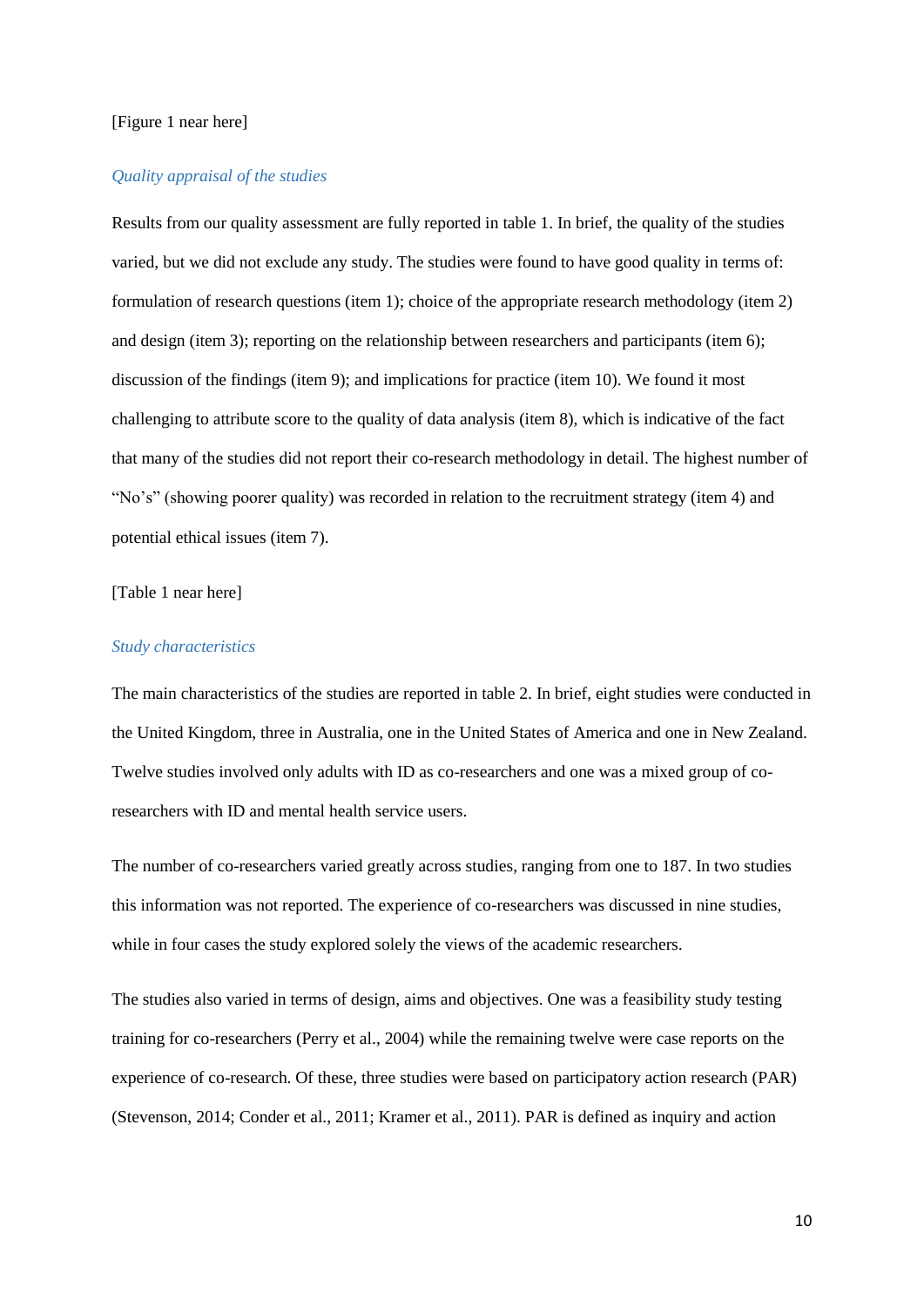based on questions which are relevant to co-researchers (Reason & Bradbury, 2008) and appears to be one of the most often used design in PPI with adults with ID.

The production of research also varied substantially, from being mostly user-led (March et al., 1997), to being equally shared between the academic and co-researchers (Williams & Simons, 2005). In one instance, however, the academic researcher acted as the lead and elements of co-research were only present at certain stages of the research process (Stevenson, 2014). This was also reflected in the authorship of the materials for dissemination. In March et al. (1997), for example, the co-researchers acted as the sole authors of the paper, while in Strnadova et al. (2014), the responsibility was equally shared between academics and co-researchers.

## [Table 2 near here]

### *Themes*

### 1. Meeting the challenge: The barriers of co-research with adults with ID

### 1.1. Change of culture

One of the most common issues emerging from our review was the change of culture necessary to pursue ethical involvement of co-researchers (Strnadova et al., 2014). Traditionally, the control and power in research has been a stronghold of academics, who in light of their technical skills, have tended to see themselves as the repository of knowledge. To avoid a tokenistic type of involvement, academic researchers have had to abandon the idea of "exclusionism" in research and become aware that co-researchers may actively contribute not only to practical research tasks such as interviewing, but their input could be helpful even at the more abstract level, such as in theory development (Stevenson, 2014).

A change of culture may also be necessary among co-researchers, who may be within a culture that does not encourage independent thinking in people with ID and therefore may begin their involvement with a hierarchical mindset (Strnadova et al., 2014). This can present as a challenge, as one academic researcher reported: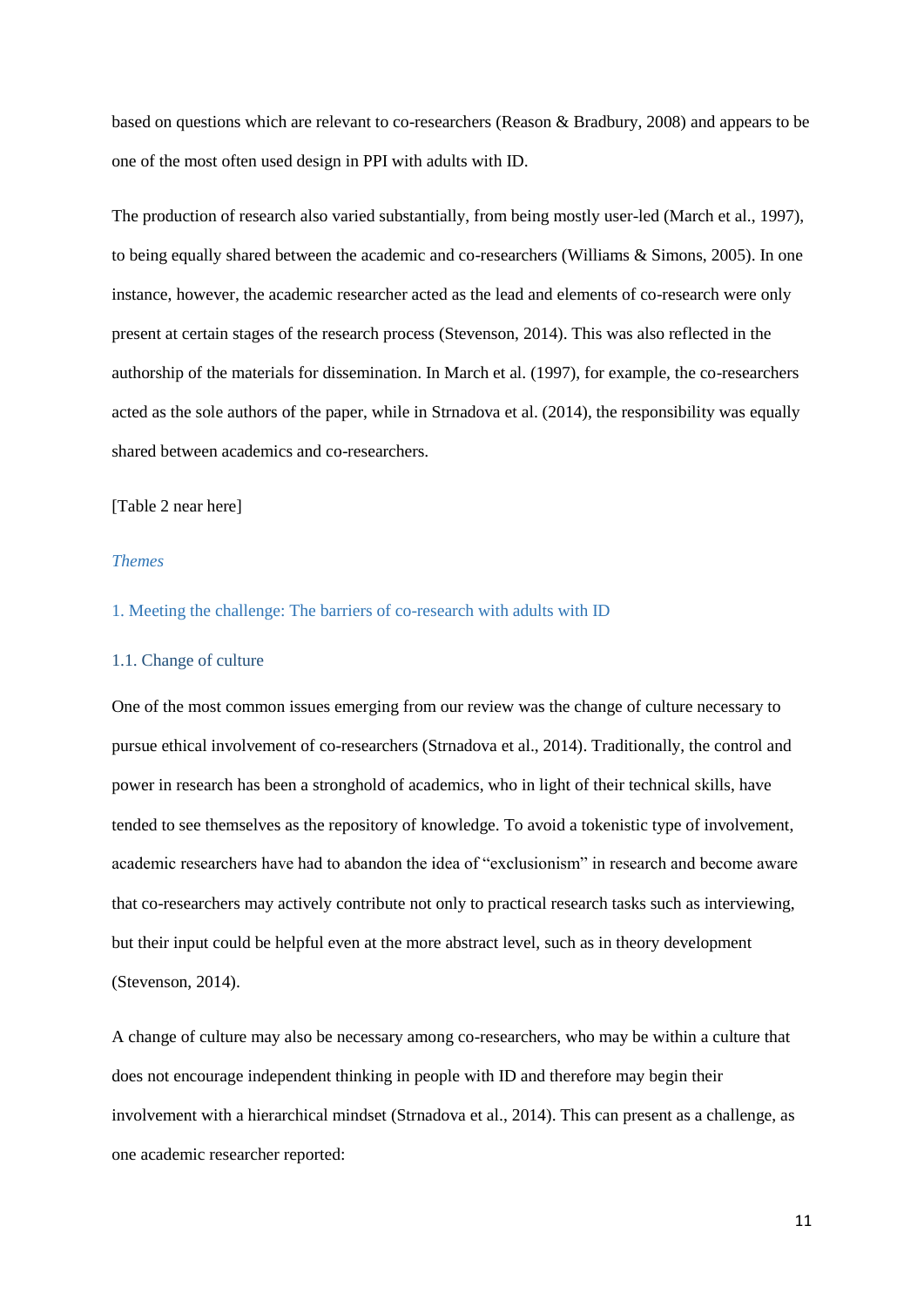*"I am positive that we are providing maximum encouragement of their independence, selfdetermination, etc., but we just cannot expect that they will change overnight. The only way of being they know so far is being told what to do, when to do it and where. It will take time for them to take control in our research group and change this perspective"* (Strnadova et al., 2014, p.18).

Here, the challenge lies in academic researchers acting as facilitators and champions to enable people with ID to feel and act as equal partners in research production. However, Williams (1999) warns on the ethical risks of the practice of "giving up" research power, contending that handing control over to co-researchers still places academics in a vertical relationship with co-researchers (Williams, 1999). Williams and Simons (2005) defines this risk as the "Paradox of empowerment" (p. 9) and call for a different strategy to make sure that co-researchers are on a par with academics, which consists in making them aware of the power they already possess when entering collaboration.

## 1.2. Extent of involvement and how full involvement is defined

Linked to the ethical challenges of co-research is the extent of involvement. Ideally, involvement should happen from the conception of the study, or even develop from people's ideas about what is worth researching and should be consistent throughout the project (Strnadova et al., 2014). However, as it appears from our review, there were several issues that challenged the achievement of full involvement. For example, the presence of ID limited the ability of co-researchers to contribute effectively to more intellectually demanding research tasks, such as data analysis (Perry & Felce, 2004). However, if academic researchers implement effective strategies to enable co-researchers to take part in the process while ensuring the integrity of data analysis, these barriers can be overcome (O'Brien et al., 2014). As evidenced in all the included studies, academic researchers need to be flexible and open to discussion with co-researchers about their (changing) interests and wishes of involvement throughout the project (Burke et al., 2003).

## 1.3. Increased research costs

On the practical front, a challenge of involvement that emerged from our review was that budgetary constraints and research deadlines imposed by funding bodies are rarely reconciled with the demands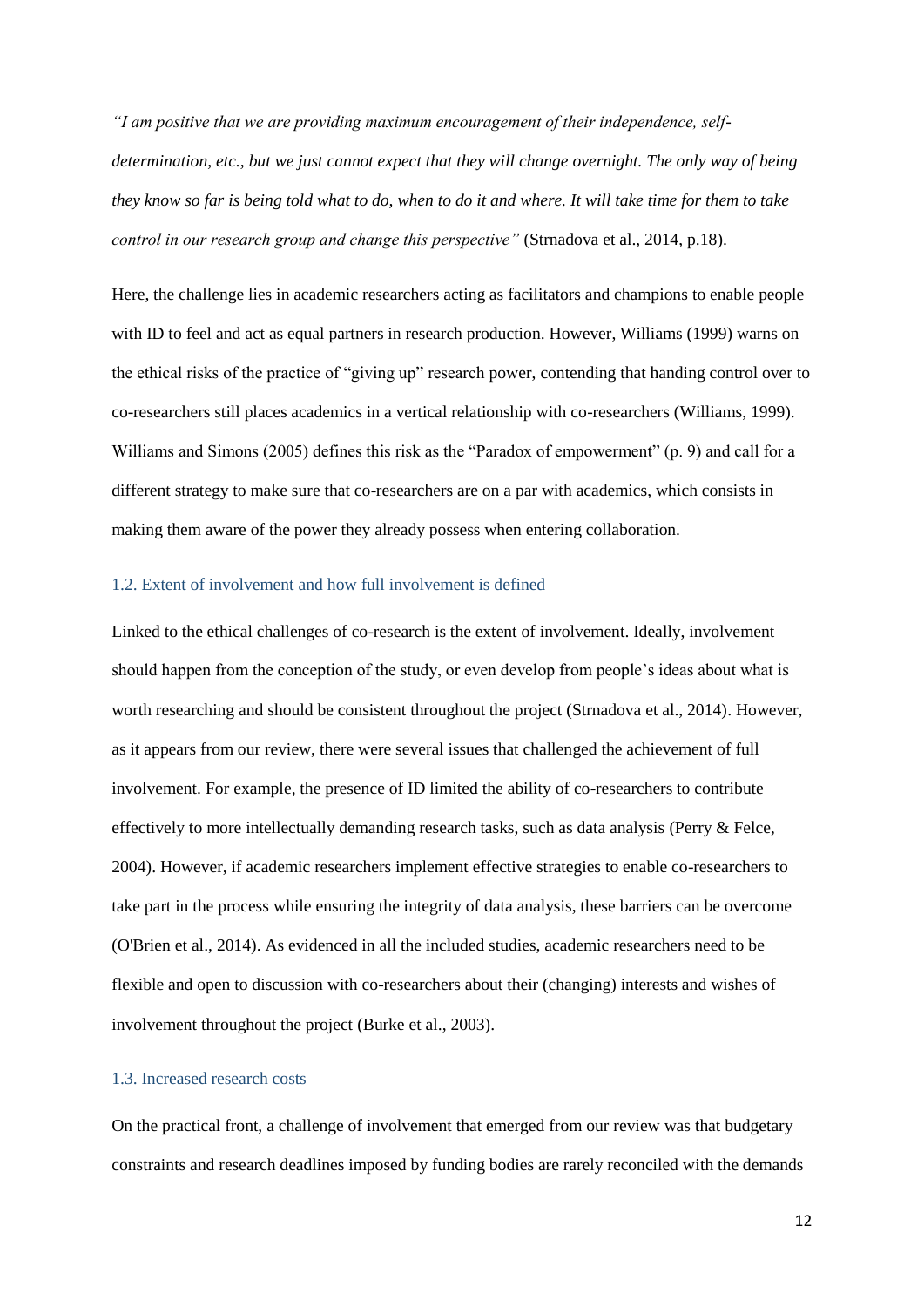of co-research, as conflicting schedules between academic and co-researchers may dilute the project's timeframe (Kramer et al., 2011). Similarly, creating the conditions necessary to work with adults with ID may, to a certain extent, increase research costs (Burke et al., 2003), but underfunding can also be an issue at times. Careful consideration of research costs including commensurate remuneration of coresearchers is a crucial step in pursuing high-quality involvement.

## 2. Adapting and accommodating: The facilitators of co-research with adults with ID

### 2.1. Recruitment

Findings from our review illustrate that involvement from the inception of the study is key to enable the co-researchers to be equal members of the research team, fully committed to the success of the venture. Motivation to be involved can be boosted through meetings where the academic team presents the research project and where potential co-researchers have a chance to appraise whether the project matches their interests (Grayson et al., 2013). These sessions are a valuable opportunity to make co-researchers aware of the role they will have in the research team and discuss the potential benefits and challenges of involvement (Burke et al., 2003).

This is also an opportunity for the academic team to recruit co-researchers. Few papers reported using selection criteria when recruiting co-researchers. However, Williams and Simons (2005) state that simply being a person with ID or having previous research experience does not qualify someone to be able to work as a co-researcher. Crucial to the success of the co-research initiative are factors such as motivation, a genuine interest in the project, full commitment, and the ability of the person to relate with the research team and others (Williams & Simons, 2005).

#### 2.2. Research training

Training of co-researchers was reported to be of great importance in all the reviewed articles and it was offered in all studies by the academic researchers. Some elements of the training sessions aimed to develop technical skills such as dealing with information sheets and consent forms, operating taperecorders, taking notes and conducting interviews (March et al., 1997), while others focused on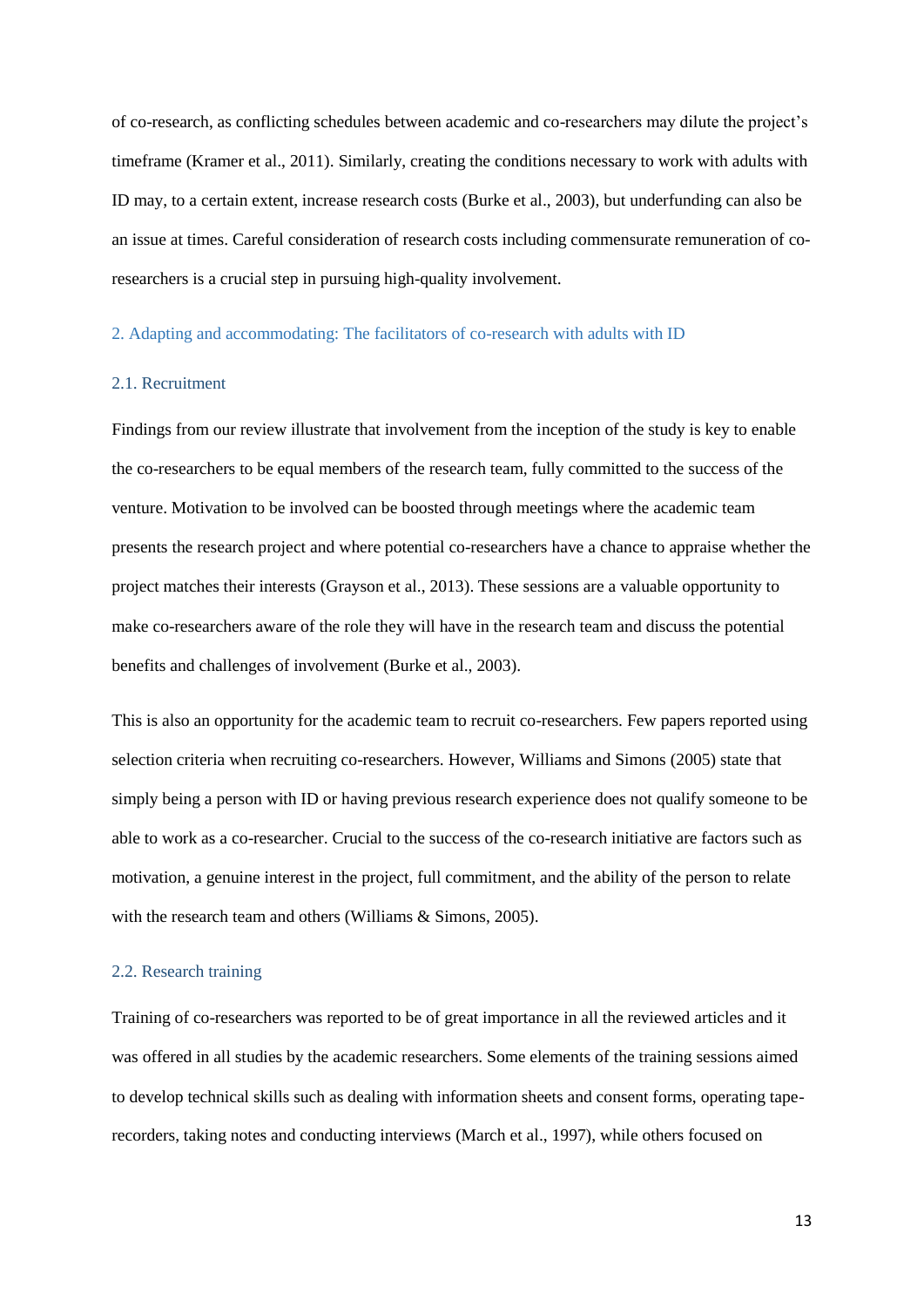developing relational skills, such as learning how to be a good listener or how to relate to people with different background (O'Brien et al., 2014).

The format of the training sessions depends on the stage of research at which collaboration occurs and on the needs of co-researchers (Chapman, 2014). It is reported to be good practice to adopt training techniques that make use of user-friendly material, such as those described in the account of one coresearcher:

*"We did it in ways that people can understand. A lot of people can't understand writing…We've done a lot of talking and Paula (the academic researcher) wrote what we said and drew pictures. We had words on bits of paper and pulled them out of a hat to talk about them. We stuck up stickers on posters"* (March et al., 1997, p. 77).

There are multiple benefits of research training: For the newly recruited co-researchers, it was an opportunity to understand the project and build up research skills through on-the-job training (Butler et al., 2012). In addition, the training sessions were seen as helpful in creating cohesion within team members and in developing a relationship based on trust, which is considered necessary for effective teamwork (Strnadova et al., 2014). The importance of team time together, even outside of research time, was emphasised in several studies (Strnadova et al., 2014). Out-of-research activities include informal chats, such as discussions pre and post-research sessions (Strnadova et al., 2014). These offthe-record meetings represent an opportunity for co-researchers to share their feelings around their involvement and for academic researchers to develop a deeper understanding of the experience of living with ID (Strnadova et al., 2014).

#### 2.3. Research roles

Another fundamental element of successful co-research is defining the role of researchers and support workers within the research team (Conder et al., 2011; Butler et al., 2012). In all of the papers, the academic researcher's role was to be supportive but never intrusive or patronising toward the coresearchers, who always took the lead during the process. Research roles however, were never fixed and would inevitably change over time, as co-researchers gradually became more confident in their

14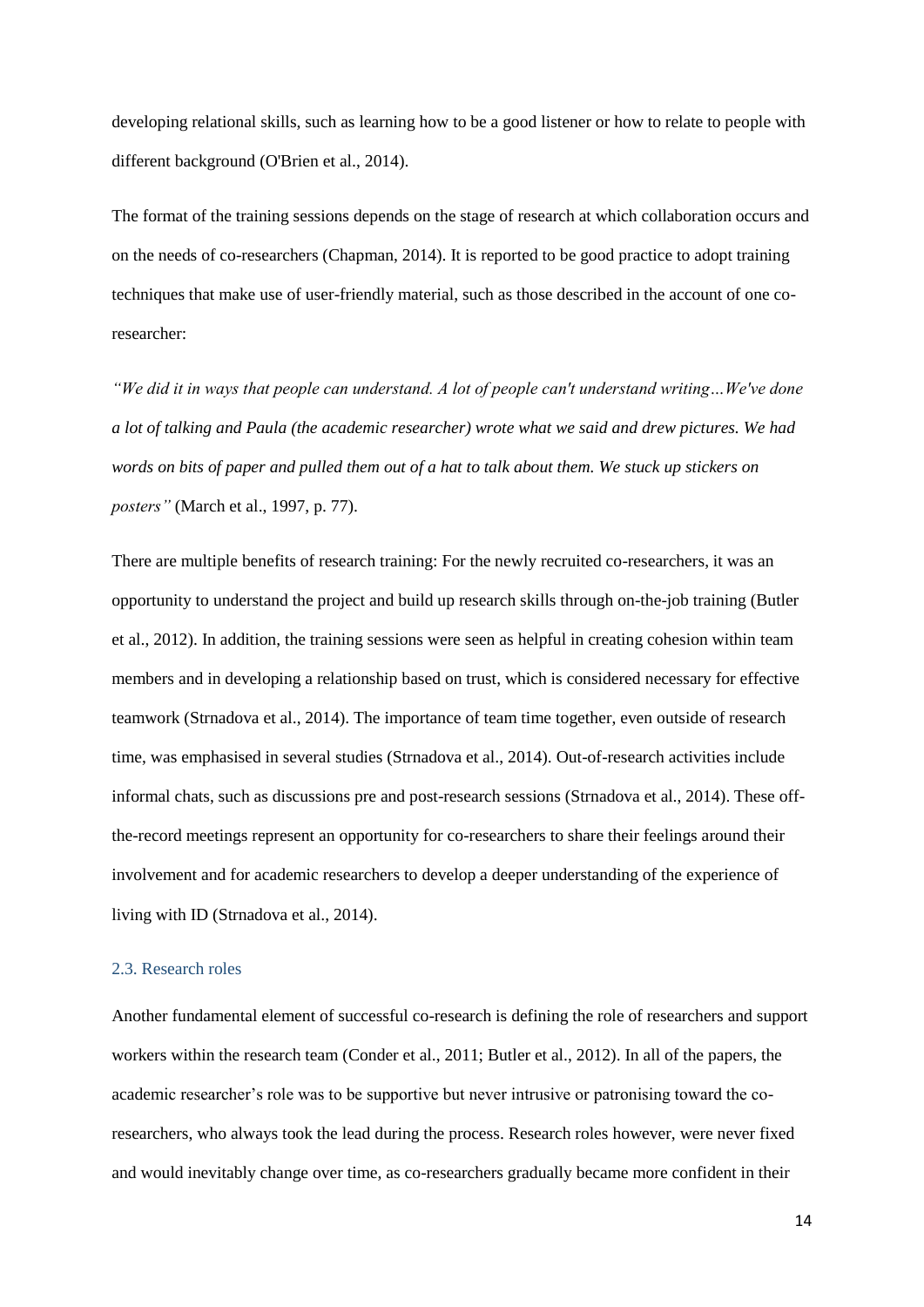skills (Williams, 1999). For this reason, it was reported that a good quality of the academic researcher should be to show flexibility and adapt to the changes of circumstances (March et al., 1997).

Research roles should also be negotiated for support workers, whose assistance may be needed during the research sessions alongside the co-researcher (Burke et al., 2003). The added challenge here is to try and minimise the support workers' input as much as possible, as they may form a pattern to speak on behalf of the person with ID (Burke et al., 2003).

Also, key to successful co-research relationships is the ability to grasp the extent to which the coresearcher wishes to be involved, as some adults with ID do not necessarily want or are able to engage in all of the research tasks. For example, March et al. (1997) reported that during involvement, the coresearchers expressed that they did not wish to lead interview sessions, as highlighted in the following statement by a co-researcher:

*"There are times when we felt angry, sad or upset. Sometimes it was hard to understand. We felt a bit nervous and shy and we didn't want to do the interviewing. But we think that's OK. People should be able to do whatever parts they can"* (March et al., 1997, p. 79).

A successful approach was reported as one that avoided defining roles a priori and which was flexible enough to consider the individual wishes and the potential of single co-researchers to contribute effectively to the process in a number of different ways (Conder et al., 2011).

## 2.4. Good Planning

Co-researching with adults with ID comes with added practicalities that need careful consideration. For instance, the venue (i.e. the research base) where research activity takes place needs to be easily accessible for co-researchers (Burke et al., 2003). Time of travel and transport also play a major role in involvement and therefore scheduling team meetings well ahead of time could be helpful (Burke et al., 2003). Some co-researcher may need support to arrange travel or to organise for personal assistants to be present at research sessions (Grayson et al., 2013). Crucial, therefore, is getting the external support necessary to meet these challenges (O'Brien et al., 2014). Paid or family carers of co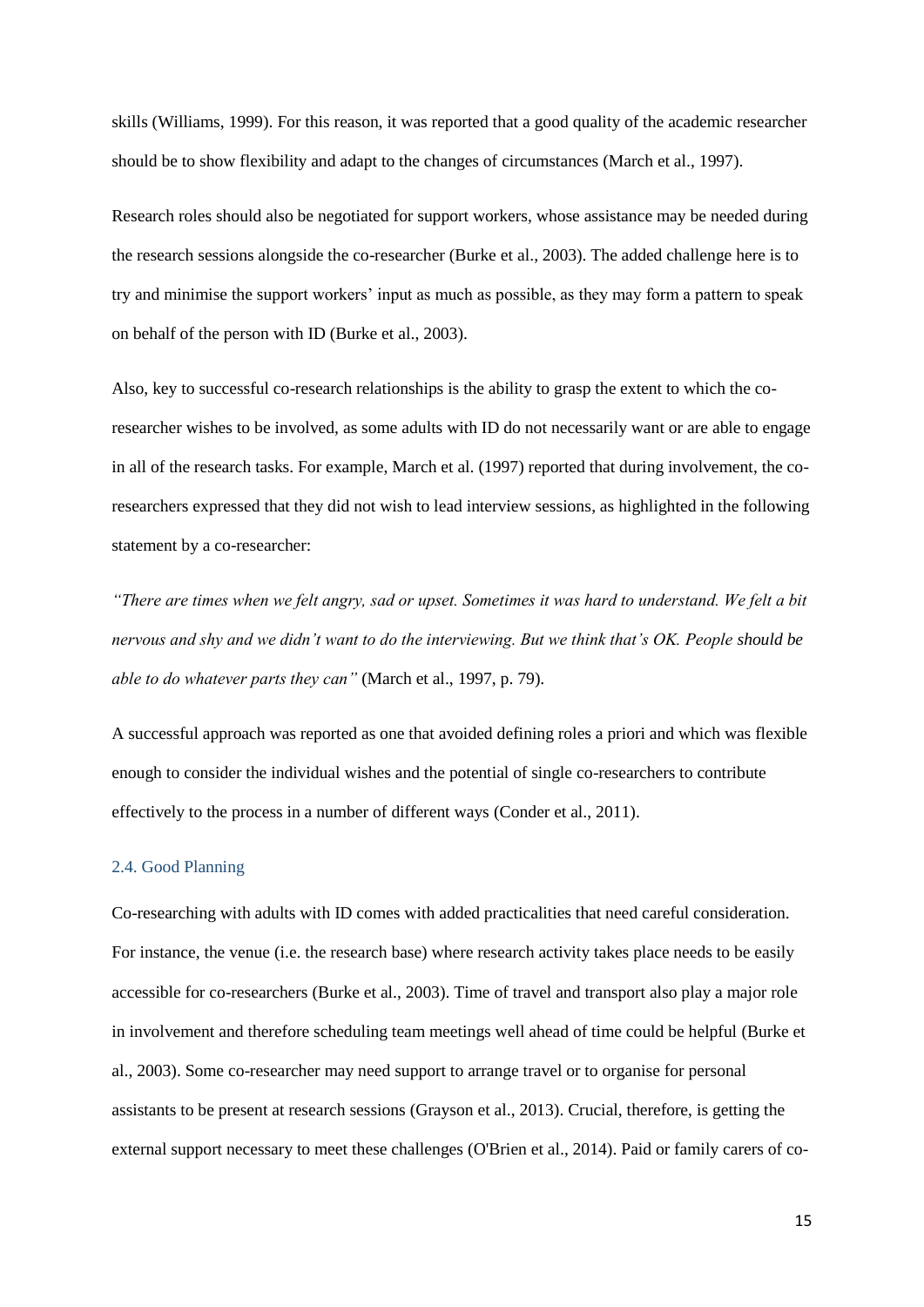researchers need to support the co-researcher's involvement to ensure that these issues are effectively managed (Burke et al., 2003). For example, attention should be given to keeping the carers wellinformed about how involvement is proceeding.

Ensuring the mental and physical wellbeing of all those involved in research is good practice (Grayson et al., 2013). During the research process, especially when there is direct interaction between co-researchers and participants, there may arise the need for psychological support, which should always be offered. Salary for co-researchers is another theme discussed in two of the papers. Adequate financial remuneration is a way of showing co-researchers they are equals in research and therefore it should be budgeted for in research planning (Williams, 1999). An issue that has emerged in a minority of studies was that being paid a salary may not be compatible with disability benefits (Butler et al., 2012).

## 2.5. Working with people with cognitive impairment

Adults with ID may experience memory problems, difficulties in expressive or receptive language or information processing, presenting a challenge to the academic researcher to find meaningful and effective ways of working which meet the needs of co-researchers. Among the most common strategies used were visual aids such as coloured arrows or laminated cards to aid co-researchers during the administration of interview questions (Perry & Felce, 2004). All of the studies in our review used strategies that responded to the needs of the specific population of co-researchers and to the stage of research where involvement occurred. In general, academic researchers put great emphasis on being able to capture the non-verbal cues of co-researchers as these may point to the coresearcher feeling overwhelmed or stressed or not knowing how to manage the interviews (O'Brien et al., 2014).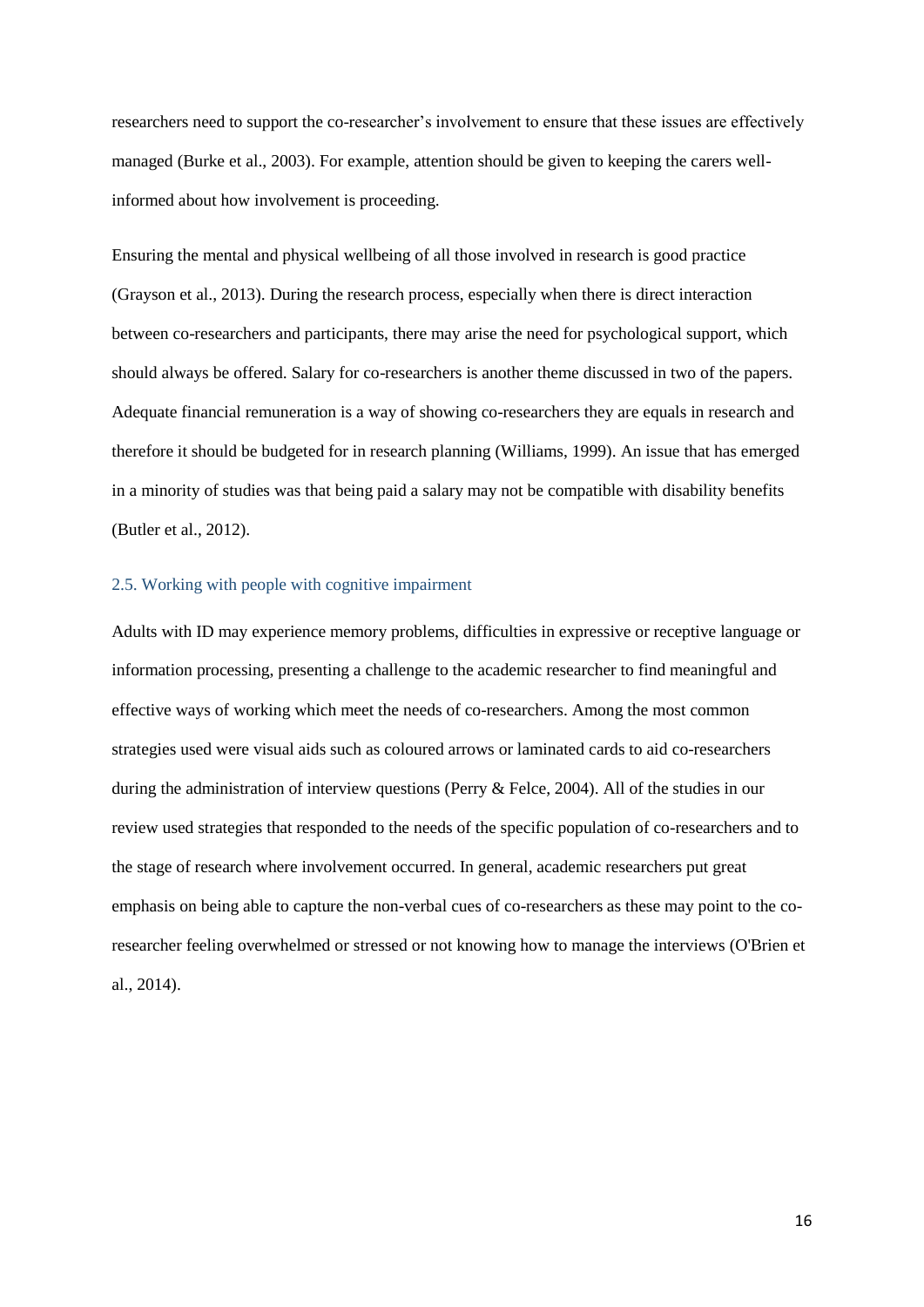#### *3.* Making a difference: The benefits of co-research with adults with ID

## 3.1. Benefits for co-researchers

All the studies reported on the benefits for co-researchers. In the area of personal development, taking part as equal partners in the research process and dissemination may help co-researchers feel empowered and in control (March et al., 1997). As one co-researcher reported:

*"I think my power started up when talking in conferences and to people, and that's what has given me more power and strength"* (Williams & Simons, 2005, p. 11).

Co-researchers may develop a more assertive attitude in expressing their views and a sense of pride and accomplishment by having their voices heard in a professional context (Kramer et al., 2011):

*"I usually need support with writing, but my articles have made me feel that my message has got across, and it's been accepted"* (Williams & Simons, 2005, p.11).

Butler et al. (2012) argued that empowerment was reflected in co-researchers becoming role models and advocates for their peers. The notion of giving back to the community was emphasised by a coresearcher who reported:

*"I would like people to have a better life style, to know their rights in life. (…) We need to find out more about people with disabilities lives so that we are able to help them"* (Strnadova et al., 2014, 18).

In terms of professional development, the skills developed during co-research can be transferred and used for future employment opportunities or in daily living (Conder et al., 2011). In relation to the social opportunity offered by involvement, the studies reported that working in the academic environment may give co-researchers the possibility to extent their social and support network (Grayson et al., 2013).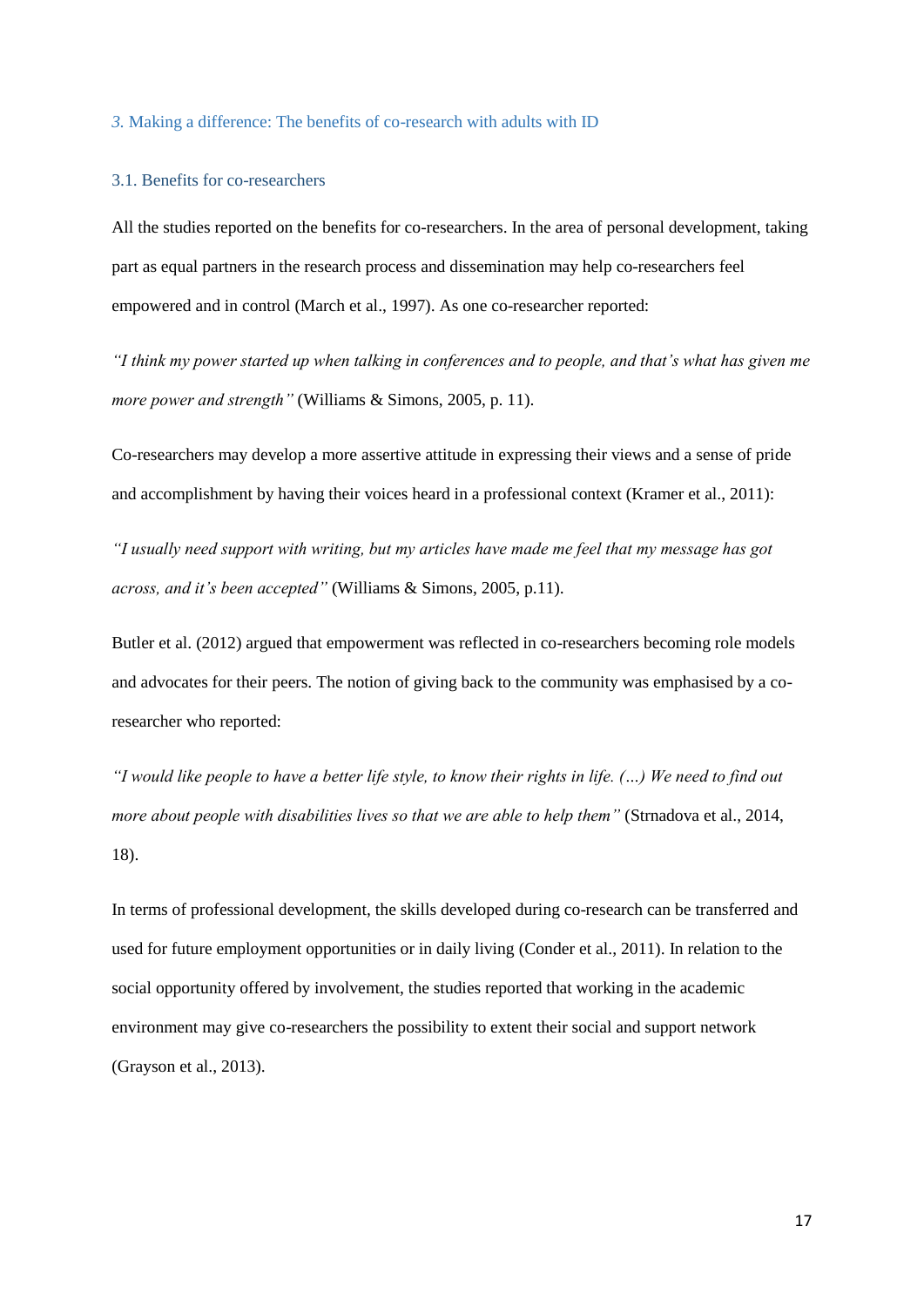#### 3.2. Benefits for academic researchers

Collaboration can benefit the academic researchers too. Commonly reported was the change of expectations and assumptions on how to conduct research with adults with ID (Butler et al., 2012; Chapman, 2014). Academic researchers appeared challenged in their ideas about research roles, as they became aware that each co-researcher brought their own strengths and added value to the project (Chapman, 2014):

*"In working together, the team soon recognized that each of us had different strengths and could assist one another in many different ways"* (Chapman, 2014, pp. 52).

Another common experience was the change of attitude toward co-researchers. The academic researchers frequently reported that as involvement progressed, they understood that the process of learning through co-research was mutual and that much can be learned from individuals who have invaluable lived experience (Chapman, 2014).

## 3.3. Benefits for participants

The participants to the study can also benefit from having their peers involved in research, in particular when there is face-to-face interaction, such as in focus groups or interviews. In the presence of their peers, participants seemed to feel more at ease (Butler et al., 2012). Being in front of people who have the same condition may help to create a bond of trust from the outset, allowing participants to open up more easily about their experience (O'Brien et al., 2014), as they may feel that their difficulties can be better understood (Butler et al., 2012). Co-researchers may also represent successful role models to participants who may be supported in challenging their assumptions about their condition, as illustrated by the following exchange between a co-researcher and a participant with ID:

*"When I was younger, my doctor said to me you can't do this, you can't do that, you haven't got the personality, you haven't got the brain. You have got the brain. You can do what you want to do, and you can find a pen pal. Don't listen to other people. Do what you want to do"* (Strnadova et al., 2014, pp. 19-20).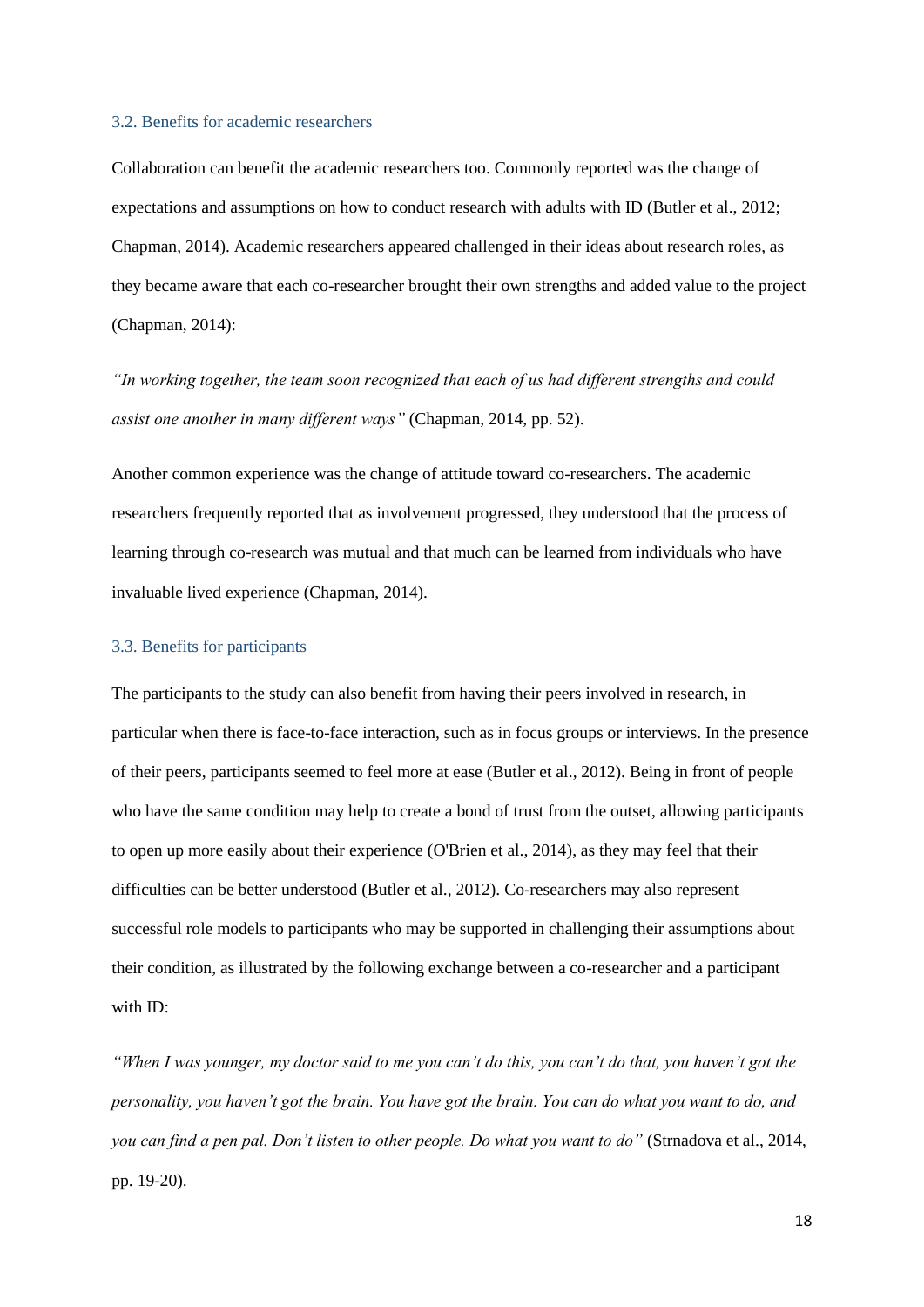In those instances, when the participants had severe impairment and experienced difficulties in understanding the interview questions, the co-researchers could help them by reformulating difficult statements in a more appropriate language (Strnadova et al., 2014), making the experience of being research participant less demanding or daunting. As reported by a co-researcher:

*"…if somebody with a learning difficulty doesn't understand what you're talking about and saying, they can …ask you to describe that word and what it means"* (Williams & Simons, 2005, 11).

## 3.4. Benefits for the research project

Having co-researchers with lived experience of the condition, their expertise can benefit all stages of research (March et al., 1997). For example, when developing the interview protocol, co-researchers may help to tailor the questions so they can be user-friendly, concrete, specific and relevant for participants (Strnadova et al., 2014). For example, during the design of qualitative questionnaires investigating participants' experience of support carers, a co-researcher, as described through the words of the academic researcher:

*"…added the question 'Do your carers change often?' which is an example of her using her own experience and expertise to assist in the design of the interview instrument"* (Strnadova et al., 2014, 19).

In data analysis, co-researchers may come up with unique insight and ideas that may contribute to research outputs (Chapman, 2014). The added value of involvement can also be reflected in the dissemination of findings, as co-researchers can ensure that findings are reported in a concise, accessible and audience-specific format (O'Brien et al., 2014).

# Identification and description of a model of good practice

The study by O'Brien et al. (2014) was the only one totaling the highest possible quality score. We developed a vignette to summarise the strategy that the authors adopted to undertake co-research, and the benefits and barriers that they encountered during the process (Fig. 2).

[Fig. 2 near here]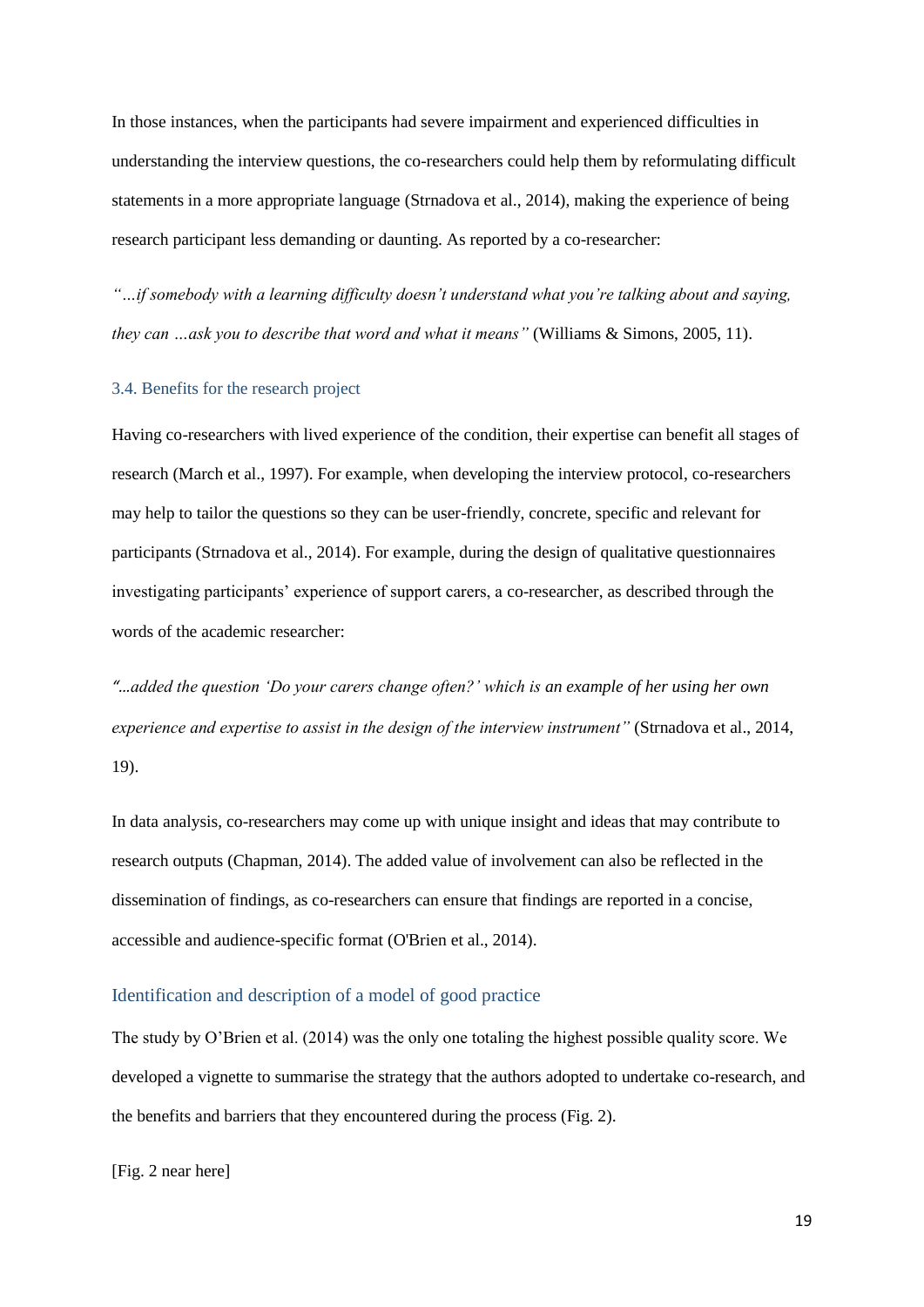### Screening of current ID research protocols

Our search on the databases yielded 985 results. Upon title screening, we dismissed 957 results, as these were not eligible for various reasons (e.g. not related to health and social care sciences, not specifically around ID, protocol not available/accessible, several duplicates). We screened a total number of 28 protocols, twelve of which engaged in and reported on PPI (42.8%) (Table 3)

### [Table 3 near here]

Through our content analysis of these protocols, we identified four themes related to PPI:

- 1. Type.
- 2. Aims and objectives.
- 3. Stakeholders involved.
- 4. Facilitators.

### *Type*

In relation to the type of PPI, five studies made use of consultation/reference groups and two of advisory groups. In three cases, PPI members acted as equal partners in collaboration and production of research and in two as co-researchers conducting interviews alongside academics.

## *Aims and objectives*

The aims and objectives of PPI varied extensively among different projects and often reflected the type of PPI. For consultation, the aim was to gather feedback on the overall project to ensure its appropriateness, accessibility and sensitivity or on specific aspects of research including the study protocol, information sheets, consent forms and questionnaires.

In the case of advisory groups, PPI members were asked to advise on relevant study outcomes. A more collaborative stance was adopted in co-production, in which they were involved alongside the team academic team in developing accessible materials, including instruments, patient information sheets, consent forms, project webpages and dissemination materials.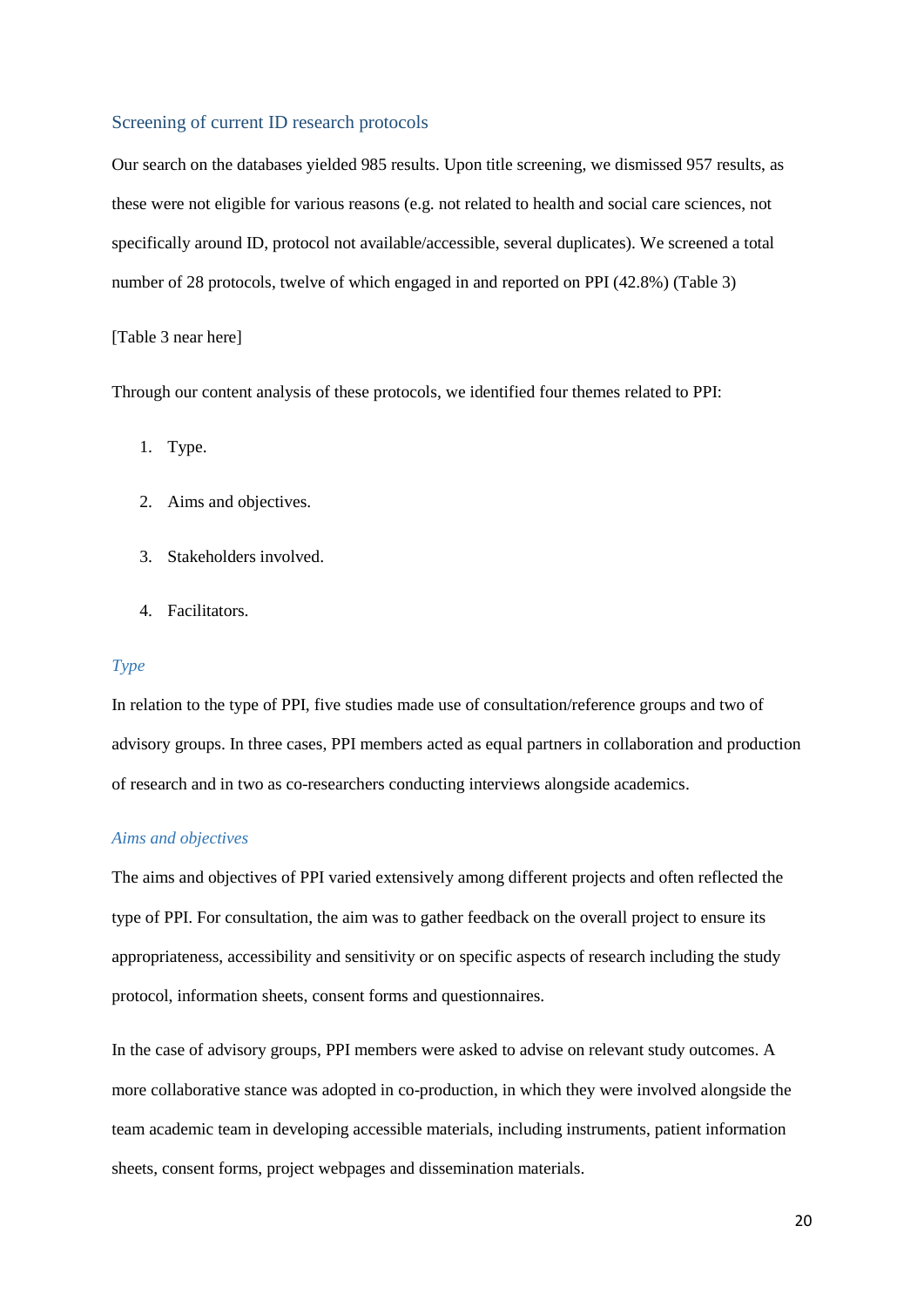In co-research, PPI members acted as equal partners of academic researchers, administering qualitative interviews to their own peers.

## *Stakeholders involved*

The stakeholders' groups included people with ID, carers and the general public. People with ID were involved either as independent individuals collaborating directly with the academic team (n=3) or as a group of people with ID from established third sector organisations/networks  $(n=9)$ , usually liaising with the academic team through a representative/facilitator. The carers were involved in eight projects and were usually a parent/guardian of the person with ID. The general public was involved in two projects.

## *Facilitators*

Given the practical challenges of PPI, the authors reported several strategies to facilitate the process, including the development of user-friendly material, the delivery of research skills training and the discussion of roles and responsibilities within the research team. They also rely on the support of third sector organisations, which often serve as mediators between the academic team and PPI members and of members of the academic team with expertise in PPI, who acted as mentor/point of reference throughout involvement.

# **Discussion**

The aim of our review was to gather the existing evidence-base on co-research with adults with ID and by describing a model of good practice in health and social care co-research, to derive guiding principles for researchers and professionals wishing to undertake PPI whilst setting up and carrying out a research project. We further aimed to examine the protocols of current ID research projects to report on whether, and if so, how PPI is carried out. Our work is novel and adds to the current understanding of co-research in ID, for several reasons. It represents the first systematic review of the literature around co-research with people with ID. Given the highly-standardised procedure we adopted (PRISMA), our work expands on the existing key groundwork undertaken by others and contributes to the development and advancement of evidence-based practice for undertaking co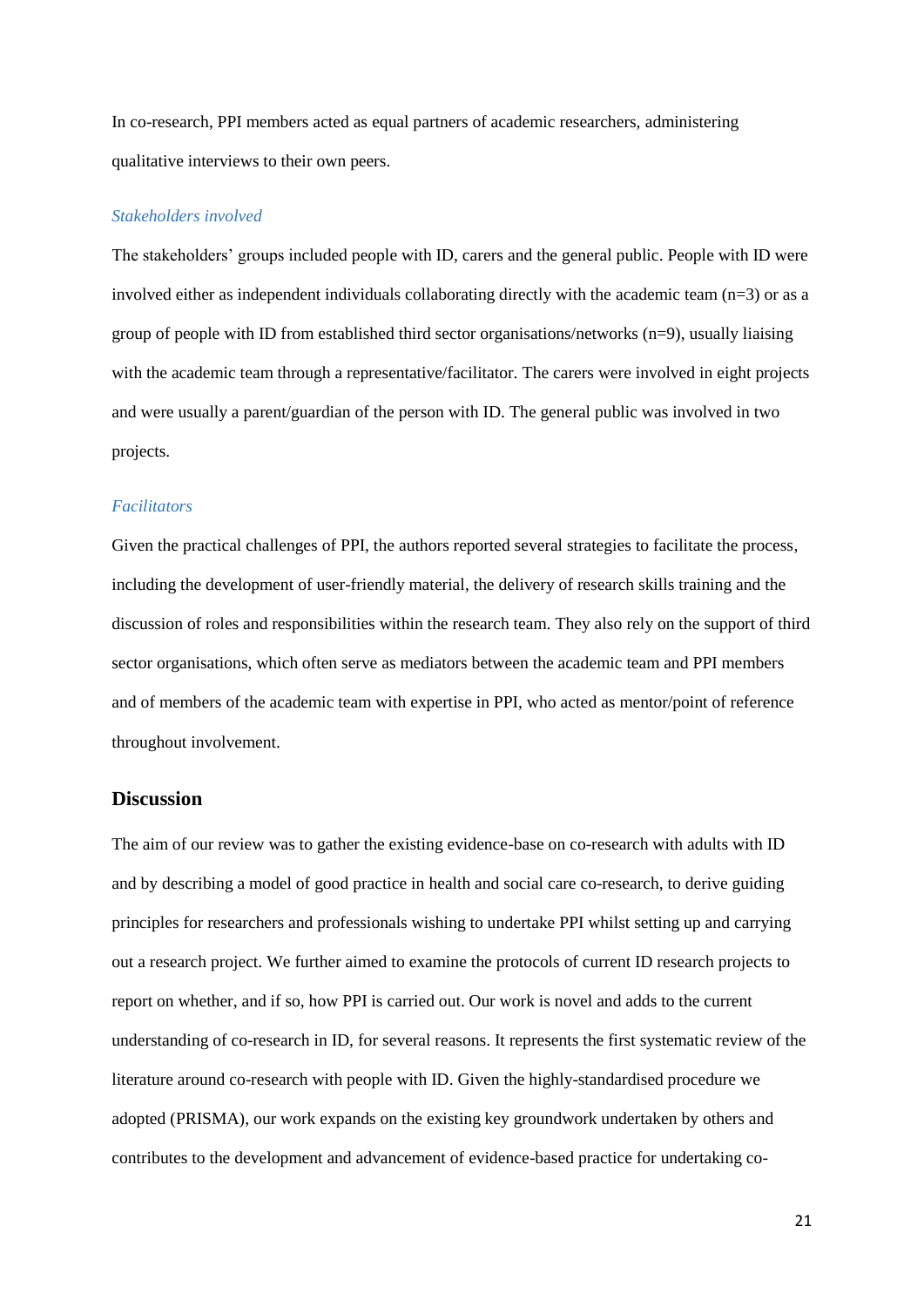research with adults with ID. In addition, our work represents the first investigation around the extent of PPI in current published research protocols in ID research and how it has been carried out. Our work may be relevant at a time when social and health care research funders are increasingly expecting evidence of PPI and user involvement in research is conceived of and carried out in many different ways. In addition, ways in which previous studies have dealt with patient involvement in research may be outdated and given the rapid developments in the area, we deem it timely to synthesise the current evidence-base.

In relation to our findings, we conclude that co-research with adults with ID is clearly becoming an essential element of research in social and health sciences and increasingly, adults with ID are included as active members of the research team, carrying out various tasks during the research process. Results from our screening of the current ID research protocols however, evidenced that much remains to be accomplished. Less than half of the protocols reported PPI (42.8%) and in several instances, involvement only occurred for consultative/advisory purposes. Overall, the more extensive/challenging the involvement, the fewer the examples we retrieved. Co-research was carried out in two instances (7.1%). We therefore advocate that PPI be carried out more systematically, in compliance with current NIHR policy and in light of the added value of PPI evidenced in our review.

The most valid example of good practice identified through our quality appraisal scoring system was the model by O'Brien et al. (2014). The excellent elements of this model are reflected in the inclusion of co-researchers in the project advisory team and in the dissemination of findings, to ensure that they had real control over the whole research process.

O'Brien et al. (2014) also crucially understood the relevance of including carers as facilitators of involvement and acknowledged the diversity of adults with ID, which was echoed in an accurate process of selection of co-researchers. In line with our findings on good practice, the academic team also provided practical, concrete and focused-on-research training, supplemented by the use of inclusive materials to aid data collection and analysis and adopted a flexible approach in offering support, based on the co-researchers' needs.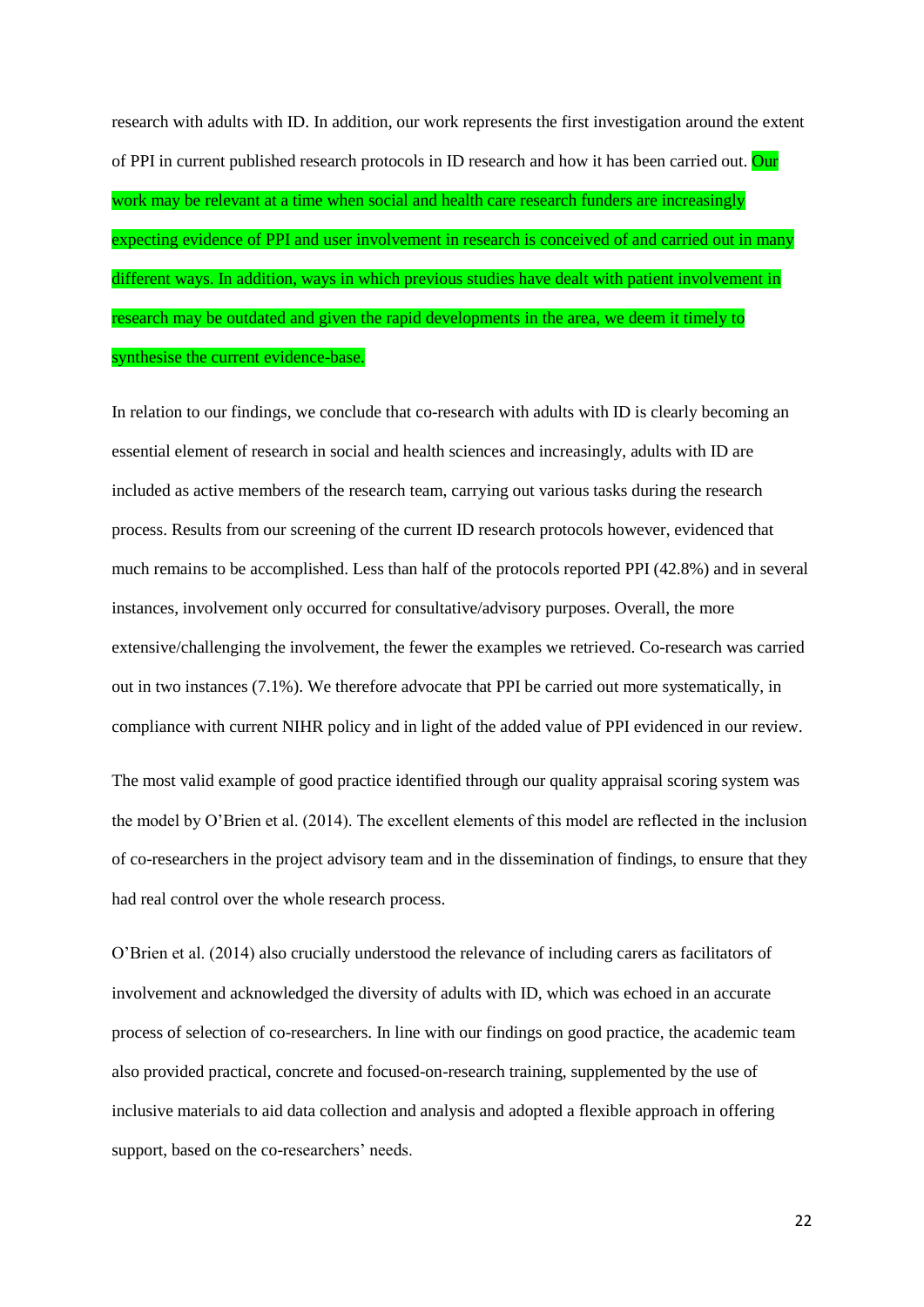O'Brien et al.'s (2014) model generated similar benefits to those reported in other social health care research areas, such as with mental health service users (Pinfold et al., 2015) (see also McPin foundation: [http://mcpin.org/\)](http://mcpin.org/) and people with dementia (Di Lorito et al., 2017). These include the development of user-friendly research design, service-user informed perspective on research data and the identification of relevant research questions for the stakeholders (see<http://www.jla.nihr.ac.uk/> for examples of Priority Setting Partnerships [PSP] between patients, carers and clinicians).

The model was characterised by some limitations, which we wish to highlight to the benefits of researchers and professionals wishing to engage in effective co-research. For example, the strategies adopted for data collection and analysis are hardly applicable to quantitative research, requiring the development of alternative plans of action to ensure full inclusion of adults with ID in different research methodologies. Another barrier pertained to the inclusion of carers, who often adopted patronising/gate-keeping attitudes toward the co-researcher with ID they cared for. Unfortunately, gate-keeping behaviours often extended to third sector organisations/groups, which should assist in recruiting co-researchers. Finally, O'Brien's model failed to envision a post-involvement plan responding to the question "Now what?". In order to maximise the impact of co-research, we advocate that full involvement should not end in itself, but should aim to generate change, long after coresearch is over.

#### Limitations of review

Our review has some limitations, owing to the characteristics and quality of the studies we included. A limitation, evidenced through the CASP checklist, relates to what Young-Southward et al. (2016) have defined as 'functional status confounding results', in that results may be unrepresentative of the general population, given the recruitment of high functioning individuals with ID to be involved as co-researchers. Apart from exceptions (see O'Brien's model above), many of the co-researchers had previous work experience of research in an academic context and their experiences may not reflect the real challenges of co-research with the general (and less experienced) population of adults with ID.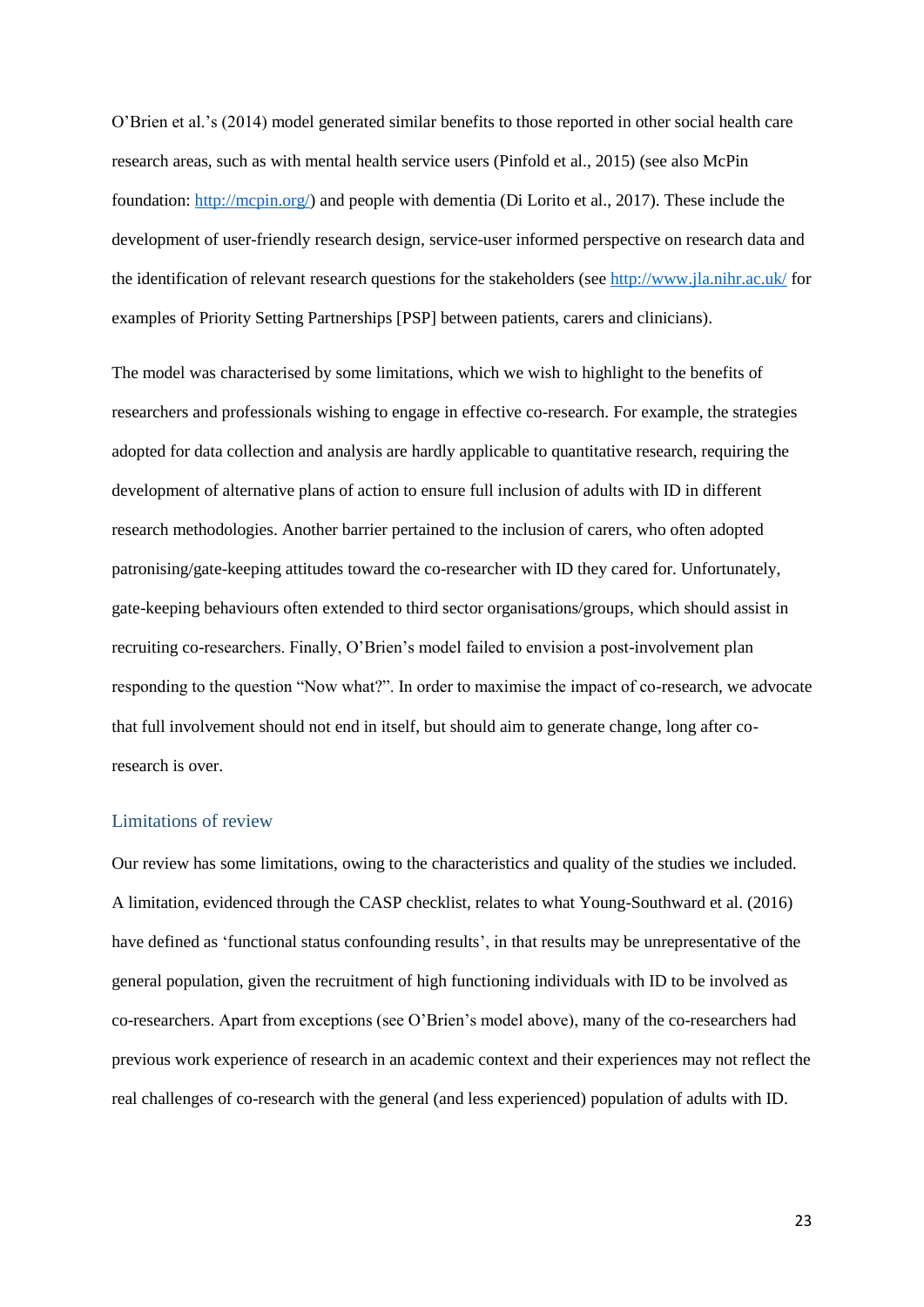The unrepresentativeness of the sample is also reflected in the exclusion of adults with more severe ID from the activity of co-research. Although this is partly justifiable in terms of feasibility of the process, we argue that given the broad spectrum of IDs, it is crucial to involve a more diverse and representative sample of co-researchers. There are various techniques to include service users with severe ID in co-production. For example, Bunning et al. (2016) have developed through co-research Talking Mats® to gather the views of people with severe ID on television viewing.

Another limitation relates to potential ethical issues due to report bias in the samples. Four studies only focused on the accounts of the academic researchers rather than that of the co-researchers. McIntyre et al. (2004) argues that proxy reporting for people with ID in relation to subjective experiences is unacceptable. Similarly, we argue that in order to investigate thoroughly the positive impact of a subjective experience such as that of working as a co-researcher, it is essential to listen to the voices of the people with ID.

Traditionally, in research with vulnerable populations, it is academics who have decided research outcomes and how to assess impact (Bartlett, 2014). We argue that instead the study outcomes should be assessed against the views of people with ID, whose lives are directly affected by research. In the UK, Patient Reported Outcome Measures (PROMS), which are health outcomes valued by patients and proxy measures of quality of care, are widely used within the National Health Service (NHS) as a means to ensure that the services provided are patient-centred.

Similar strategies are emerging in health and social care research. For example, in Participatory Action Research (PAR), individuals with ID generate research questions and "action" these through a collaborative effort with academic researchers to find evidence-based solutions to things that matter in their lives (Stack & McDonald, 2014). It has been evidenced that people with ID have clear ideas on research goals (Wiliams et al., 2008). The academic researcher's role is to provide support to turn these ideas into a scientific process which leads to achieving goals.

24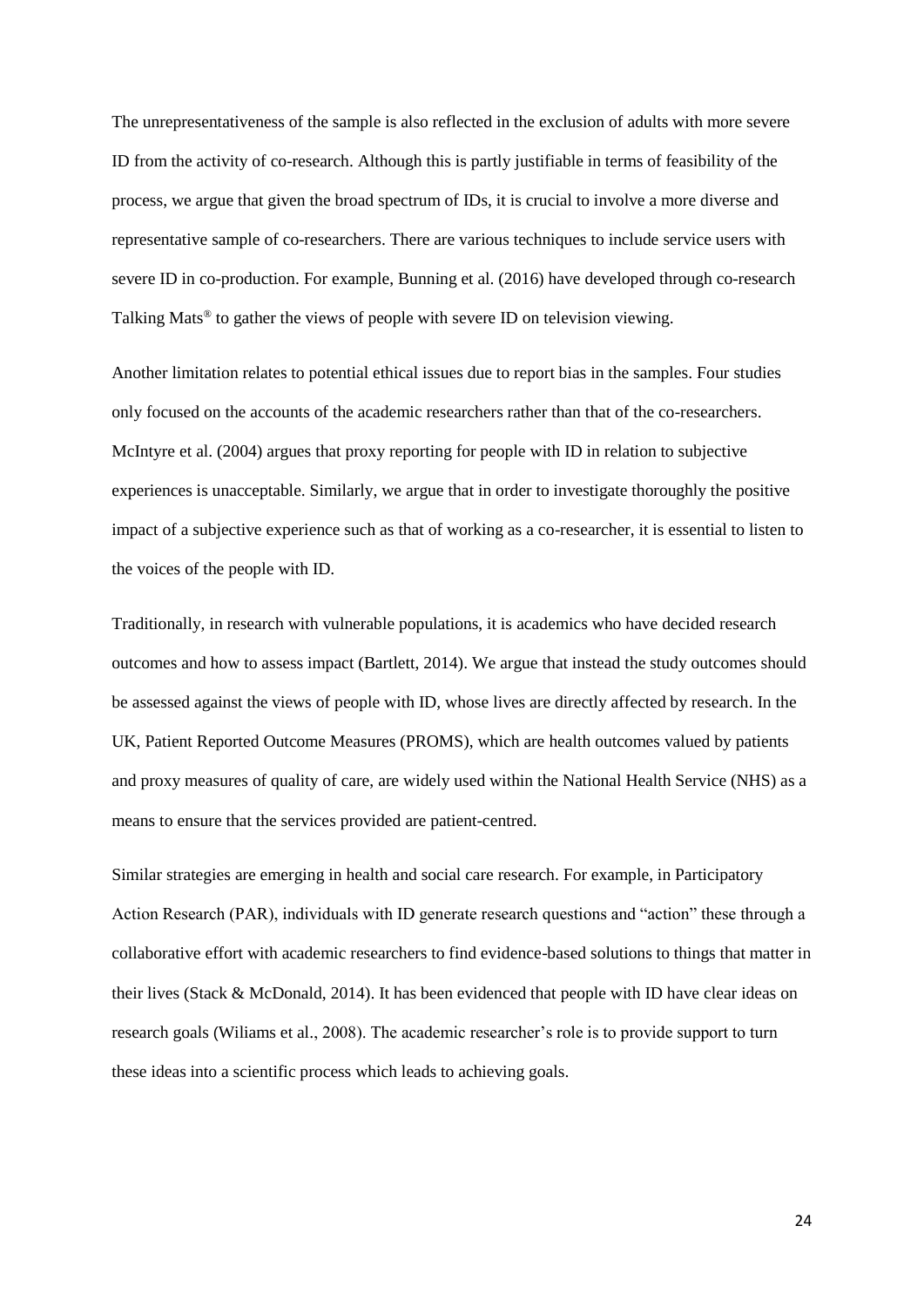Finally, in this review co-research was predominantly facilitated within research exploring health and social care delivery. There is an opportunity to investigate whether the practice of co research with adults with ID is supported in other research domains.

## Conclusion

In conclusion, our findings confirm that living with an ID does not necessarily prevent adults from effectively contributing to research outputs. However, the benefits that co-research can generate do not simply occur during the process. They require extensive work prior to and throughout the research process in order to create a solid "architecture of involvement" which will maximise and optimise the input of co-researchers (Brett et al., 2010). This architecture includes adequate consideration of crucial practical aspects such as detailed pre-planning, training of co-researchers in research and team working (potentially from people with ID who have themselves been co-researchers), flexibility and problem solving within the research team to accommodate the unique needs of working adults with ID.

These practical aspects of good practice should be accompanied by ethical considerations, which we believe are crucial in co-research with adults with ID, who have been traditionally stigmatised and excluded from research. These elements include striving for equality within the research team, avoiding tokenistic involvement, respecting the autonomy of co-researchers, and safeguarding their dignity.

Co-researchers with ID can potentially bring added value to research through the unique stand point of lived experience. Pursuing good practice in involving adults with ID in the research process represents an essential step forward in the pursuit of empowerment and self-agency for people with ID. As emphasised by Martin (2006):

*"…There is a way forward that things can change. Our future is tied to one word, to one concept, and that is inclusion"* (p. 127)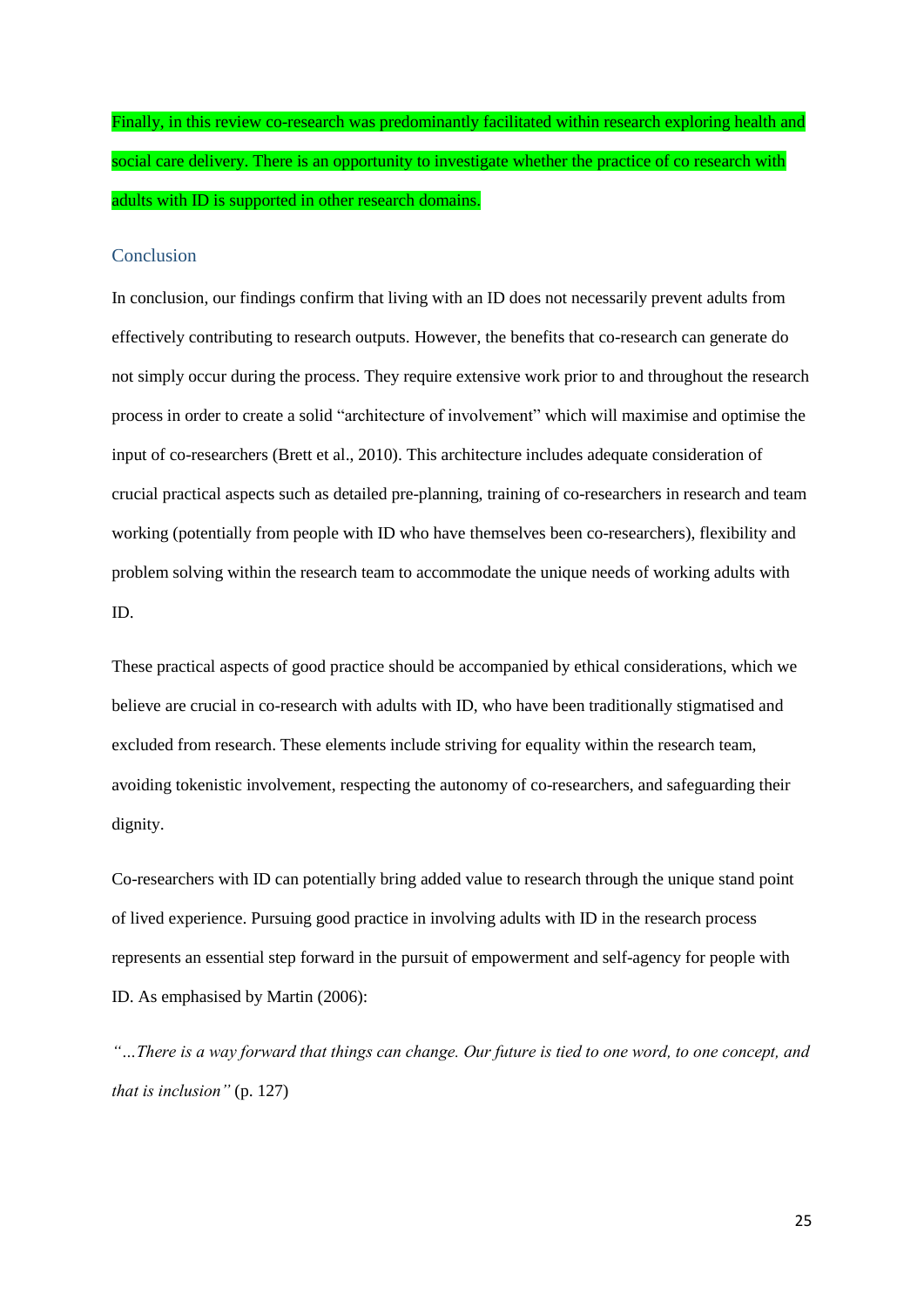# **References**

- American Psychiatric Association (2013). *Diagnostic and statistical manual of mental disorders* (5th ed.). Arlington, VA: American Psychiatric Publishing.
- Barnes C. (2001). "Emancipatory Disability Research": project or process. Public Lecture 24th October 2001, City Chambers, Glasgow, UK. Available at: http://www.leeds.ac.uk/ disabilitystudies/archiveuk/Barnes/glasgow (accessed on 10 May 2016).
- Bartlett, R. (2014). Citizenship in action: the lived experiences of citizens with dementia who campaign for social change. *Disability & Society, 29*, 1291-1304. doi:10.1080/09687599.2014.924905
- Bergold, J. & Thomas, S. (2012). Participatory Research Methods: A Methodological Approach in Motion. *[Historical Social Research/Historische Sozialforschung,](https://www.researchgate.net/journal/0172-6404_Historical_Social_Research_Historische_Sozialforschung) 37*, 191-222.
- Bigby, C., Frawley, P., & Ramcharan, P. (2014). A Collaborative Group Method of Inclusive Research. *Journal of Applied Research in Intellectual Disabilities, 27*, 54–64.
- Braun, V., & Clarke, V. (2006). Using thematic analysis in psychology. *Qualitative Research in Psychology, 3*, 77-101.
- Brett, J., Staniszewska, S., Mockford, C., Seers, K., Herron-Marx, S., & Bayliss, H. (2010). *The PIRICOM study: a systematic review of the conceptualisation, measurement, impact and outcomes of patients and public involvement in health and social care research*. Warwick: University of Warwick.
- Bunning, K., Adler, R., Proudman, L. & Wyborn, H. (2016). Co-production and pilot of a structured interview using Talking Mats® to survey the television viewing habits and preferences of adults and young people with learning disabilities. British Journal of Learning Disabilities. DOI: 10.1111/bld.12167
- Burke, A., McMillan, J., Cummins, L., Thompson, A., Forsyth, W., McLellan, J.,… Wright, D. (2003). Setting up participatory research: A discussion of the initial stages. *British Journal of Learning Disabilities, 31*(*2),* 65-69. doi:http://dx.doi.org/10.1046/j.1468-3156.2003.00183.x
- Butler, G., Amanda, C., Nikoletta, G., & Irene, T.-W. (2012). Doing it together (DM special issue). *British Journal of Learning Disabilities, 40*(2), 134-142.
- Chapman, R. (2014). An exploration of the self-advocacy support role through collaborative research: 'There should never be a them and us'. *Journal of Applied Research in Intellectual Disabilities, 27(1),* 44-53. doi:http://dx.doi.org/10.1111/jar.12084

Charlton, J. I. (1998). [Nothing About Us Without Us](http://books.google.com/books?id=ohqff8DBt9gC&lpg=PA3&pg=PA3#v=onepage&q&f=false)*.* Oakland: University of California Press.

- Clough, R., Green, B., Hawkes, B., Raymond, G., & Bright, L. (2006). *Older people as researchers: Evaluating a participative project.* York: Joseph Rowntree Foundation.
- Conder, J., Milner, P., & Mirfin-Veitch, B. (2011). Reflections on a participatory project: The rewards and challenges for the lead researchers. *Journal of Intellectual and Developmental Disability, 36,* 39-48. doi:http://dx.doi.org/10.3109/13668250.2010.548753
- Critical Appraisal Skills Programme (CASP). Available online: [http://www.casp-uk.net/#!casp](http://www.casp-uk.net/#!casp-) toolschecklists/c18f8 (accessed on 10 September 2016).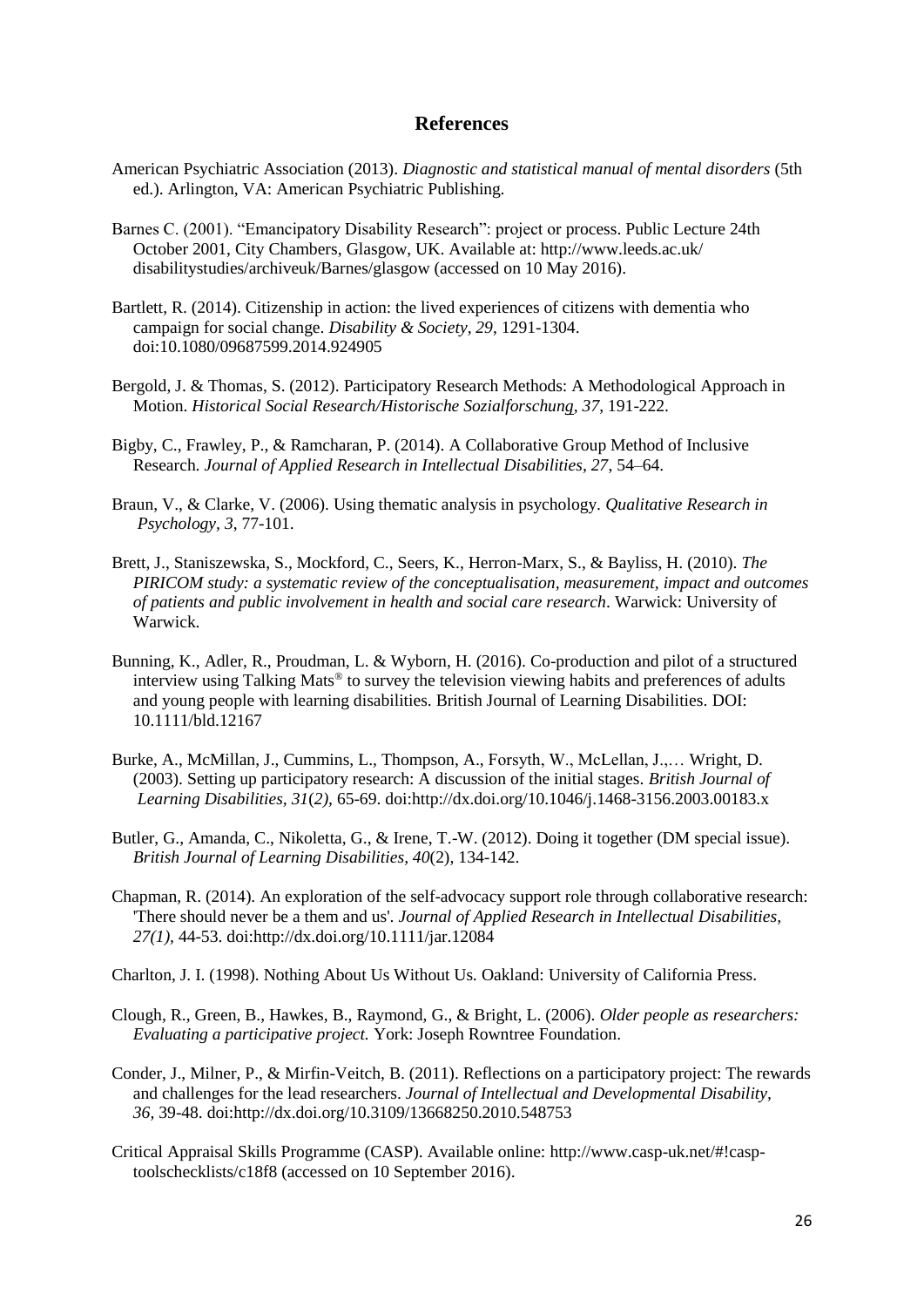- Department of Health 2007. Valuing People Now: From Progress to transformation. London: Department of Health.
- Dewing, J. (2002). From ritual to relationship: A person-centred approach to consent in qualitative research with older people who have a dementia. *Dementia, 1,* 157–171.
- Di Lorito, C., Birt, L., Poland, F., Csipke, E., Orrell, M., Gove, D. et al. (2017). A synthesis of the evidence on peer-research with potentially vulnerable adults: how this relates to dementia. *International Journal of Geriatric Psychiatry, 32,* 58–67.
- Downs, M. (1997). The emergence of the person in dementia research. *Ageing and Society, 17,* 597– 607.
- Finkelstein V. (1980). Attitudes and Disabled People: Issues for Discussion. World Rehabilitation Fund, New York.
- Frankham, J. (2009). Partnership Research: *A Review of Approaches and Challenges in Conducting Research in Partnership with Service Users.* Swindon: ESRC National Centre for Research Methods.
- Grant, G. & Ramcharan, P. (2007). Valuing People and Research: The Learning Disability Research Initiative. London: Department of Health.
- Grayson, T., Hung Tsang, Y., Jolly, D., Karban, K., Lomax, P., Midgley, C., et al. (2013). Include me in: user involvement in research and evaluation. *Mental Health and Social Inclusion, 17*, 35-42. doi:10.1108/20428301311305296
- Kramer, J. M., Kramer, J. C., Garcia-Iriarte, E., & Hammel, J. (2011). Following through to the end: The use of inclusive strategies to analyse and interpret data in participatory action research with individuals with intellectual disabilities. *Journal of Applied Research in Intellectual Disabilities, 24*, 263-273. doi[:http://dx.doi.org/10.1111/j.1468-3148.2010.00602.x](http://dx.doi.org/10.1111/j.1468-3148.2010.00602.x)
- March, J., Steingold, B., Justice, S., & Mitchell, P. (1997). Follow the yellow brick road! People with learning disabilities as co-researchers. *British Journal of Learning Disabilities, 25*, 77-80. doi[:http://dx.doi.org/10.1111/j.1468-3156.1997.tb00015.x](http://dx.doi.org/10.1111/j.1468-3156.1997.tb00015.x)
- Martin R. (2006). A real life-a real community: the empowerment and full participation of people with an intellectual disability in their community. *Journal of Intellectual and Developmental Disability 31,* 125–127.
- [Maulik, P. K.](http://www.ncbi.nlm.nih.gov/pubmed/?term=Maulik%20PK%5BAuthor%5D&cauthor=true&cauthor_uid=21236634), [Mascarenhas, M. N.](http://www.ncbi.nlm.nih.gov/pubmed/?term=Mascarenhas%20MN%5BAuthor%5D&cauthor=true&cauthor_uid=21236634), [Mathers, C. D.](http://www.ncbi.nlm.nih.gov/pubmed/?term=Mathers%20CD%5BAuthor%5D&cauthor=true&cauthor_uid=21236634), [Dua, T.](http://www.ncbi.nlm.nih.gov/pubmed/?term=Dua%20T%5BAuthor%5D&cauthor=true&cauthor_uid=21236634) & [Saxena, S.](http://www.ncbi.nlm.nih.gov/pubmed/?term=Saxena%20S%5BAuthor%5D&cauthor=true&cauthor_uid=21236634) (2011). Prevalence of intellectual disability: a meta-analysis of population-based studies. Research in Developmental Disabilities, 32, 419-436. doi: 10.1016/j.ridd.2010.12.018.
- McIntyre, L. L., Kramer, B. R., Blacher, J. & Simmerman, S. (2004). Quality of life for young adults with severe intellectual disability: mothers' thoughts and reflections. *Journal of Intellectual and Developmental Disability, 29*, 131-146.
- Miller, E., Cook, A., Alexander, H., et al. (2006). Challenges and strategies in collaborative working with service user researchers: Reflections from the academic researcher. *Research Policy and Planning, 24,* 198–208.
- Minkes, J., Townsley, R., Weston, C. & Williams, C. (1995). Having a voice: Whose voice. Involving people with learning difficulties in research. *British Journal of Learning Disabilities 23,* 94-7.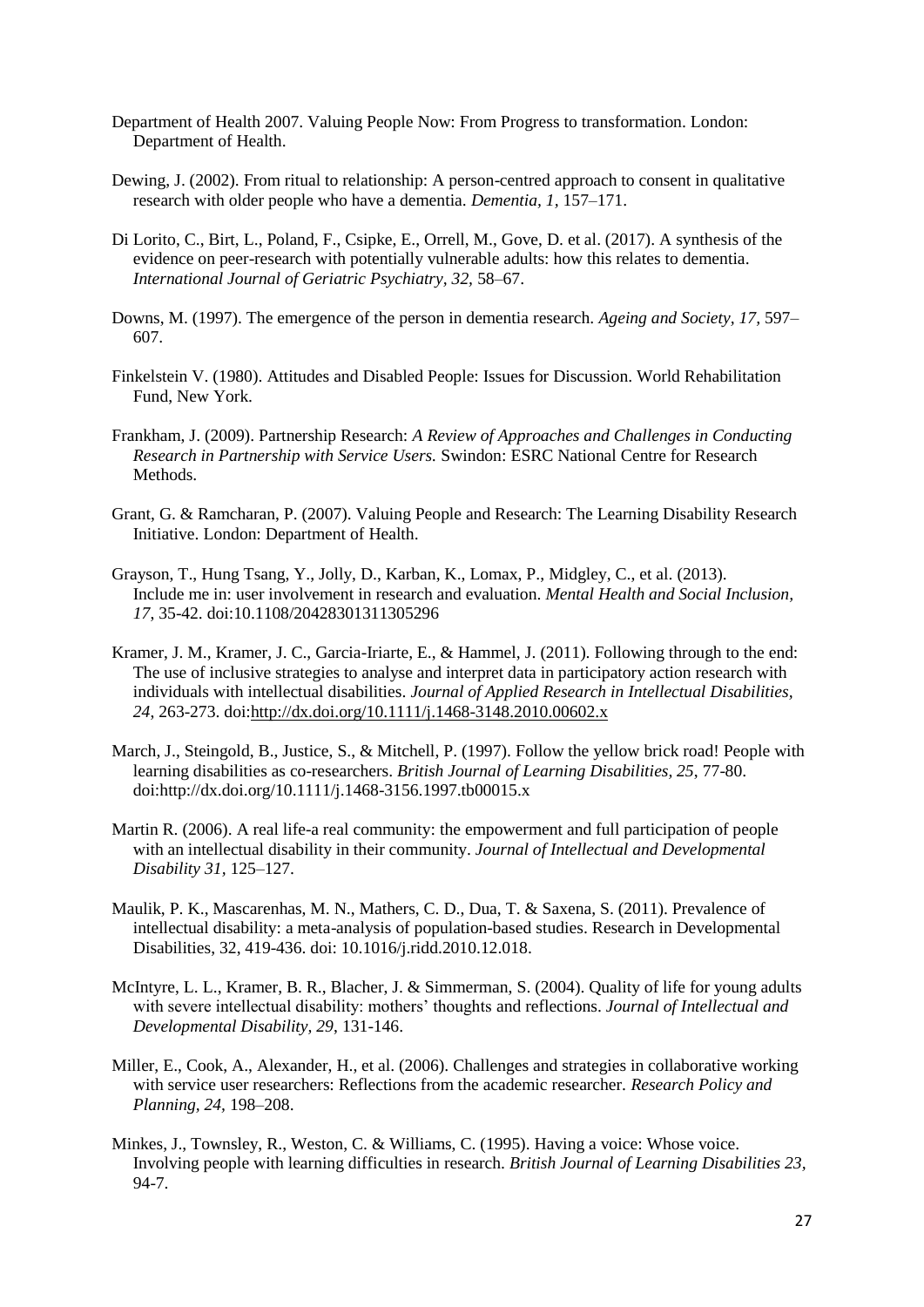- Moher, D., Liberati, A., Tetzlaff, J. & Altman, D. G., The PRISMA Group (2009). *P*referred *R*eporting *I*tems for *S*ystematic Reviews and *M*eta- *A*nalyses: The PRISMA Statement. PLoS Med 6(6): e1000097. doi:10.1371/journal.pmed1000097
- Moore, T., & Hollett, J. (2003). Giving voice to persons living with dementia: The researcher's opportunities and challenges. *Nursing Science Quarterly, 16,* 163–167.

National Institute of Health Research (NIHR) (2014). Patient and public involvement in health and social care research: A handbook for researchers. Retrieved from: <http://www.nihr.ac.uk/funding/how-we-can-help-you/RDS-PPI-Handbook-2014-v8-FINAL.pdf>

Nind, M. (speaker). (2017, July 2). *What is Inclusive Research?* [audio podcast]. Retrieved from [https://www.ncrm.ac.uk](https://www.ncrm.ac.uk/)

Nind, M. (2014). What is inclusive research? London: Bloomsbury.

- Nind, M., & Vinha, H.G. (2012) Doing research inclusively, doing research well? Southampton: University of Southampton.
- Nind, M., & Vinha, H. (2013). Practical considerations in doing research inclusively and doing it well: Lessons for inclusive researchers. Southampton: National Centre for Research Methods
- O'Brien, P., McConkey, R., & Garcia-Iriarte, E. (2014). Co-researching with people who have intellectual disabilities: Insights from a national survey. *Journal of Applied Research in Intellectual Disabilities, 27*, 65-75. doi[:http://dx.doi.org/10.1111/jar.12074](http://dx.doi.org/10.1111/jar.12074)

Oliver M. (1990). The Politics of Disablement. St. Martin's Press, New York.

- Perry, J., & Felce, D. (2004). Initial findings on the involvement of people with an intellectual disability in interviewing their peers about quality of life. *Journal of Intellectual and Developmental Disability, 29*, 164-171. doi[:http://dx.doi.org/10.1080/13668250410001709502](http://dx.doi.org/10.1080/13668250410001709502)
- Pinfold, V., Szymczynska, P., Hamilton, S., et al. (2015). Co-production in mental health research: reflections from the People Study. *Mental Health Review Journal*, *20*, 220-231.
- Reason, P. and Bradbury, H. (2008) (eds) *The Sage Handbook of Action Research: Participative Inquiry and Practice*. Sage, CA. [ISBN 978-1412920292.](https://en.wikipedia.org/wiki/Special:BookSources/9781412920292)
- Reed, J., Cook, G., Bolter, V., et al. (2006). *Older People 'Getting Things Done' – Involvement in Policy and Planning Initiatives.* York: Joseph Rowntree Foundation.
- Repper, J., Grant, G., Curran, M., et al. (2007). Carers of people with mental health problems as co-researchers: Reflections on the partnerships in Carer Assessment project (PICAP). In: M. Nolan, E. Hanson, G. Grant et al. (Eds.), User Participation in Health and Social Care Research: Voices, Values and Evaluation, (pp. 39-61). Maidenhead: Open University Press.
- Roberts, A., Greenhill, B., Talbot, A. & Cuzak, M. (2012). Standing up for my human rights': a group's journey beyond consultation towards co-production**.** *British Journal of learning Disabilities, 40*, 292–301.
- Sayers, A. (2008). Tips and tricks in performing a systematic review. *British Journal of General Practice, 58,* 136.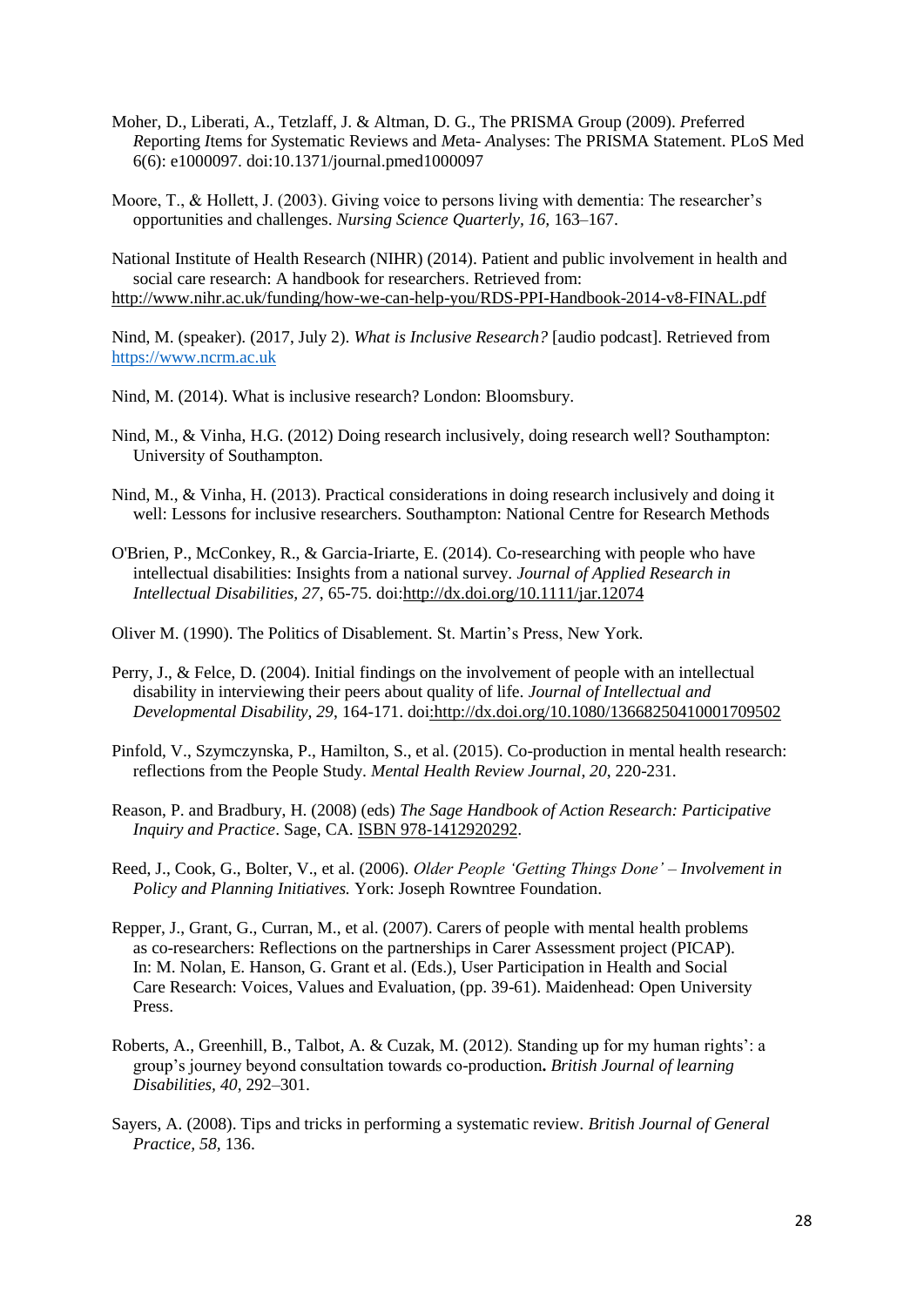- Stack, E., & McDonald, K. (2014). Nothing about us with-out us: Does action research in developmental disabilities research measure up? *Journal of Policy and Practice in Intellectual Disabilities*, *11*, 83-91.
- Staley, K. (2009). *Exploring Impact: Public Involvement in NHS, Public Health and Social CareResearch*. Eastleigh: INVOLVE.
- Stevenson, M. (2014). Participatory data analysis alongside co-researchers who have Down Syndrome. *Journal of Applied Research in Intellectual Disabilities, 27*, 23-33. doi[:http://dx.doi.org/10.1111/jar.12080](http://dx.doi.org/10.1111/jar.12080)
- Strnadova, I., Cumming, T. M., Knox, M., & Parmenter, T. (2014). Building an inclusive research team: The importance of team building and skills training. *Journal of Applied Research in Intellectual Disabilities, 27*, 13-22. doi[:http://dx.doi.org/10.1111/jar.12076](http://dx.doi.org/10.1111/jar.12076)
- The Cochrane Collaboration. (2005). Glossary terms in the Cochrane collaboration. Available at: www.cochrane.org (accessed on 03 July 2017).
- The Learning Difficulties Research Team (2006). Let me in-I'm a researcher! London: Department of Health.
- Turner, M., & Beresford, P. (2005). *User Controlled Research: Its Meanings and Potential. Final Report*. Eastleigh: INVOLVE.
- UPIAS (1976). The Fundamental Principles of Disability. Union of Physically Impaired Against Segregation, London. Available at: www.leeds.ac.uk/disability-studies/archiveuk/index (accessed on 9 July 2016)
- Walmsley, J. (2004). Involving users with learning difficulties in health improvement: lessons from inclusive learning disability research. Nursing Inquiry, 11, 54–64.
- Walmsley, J., & Johnson, K. (2003). Inclusive Research with People with Learning Disabilities. Past, Present and Futures. London: Jessica Kingsley Publishers.
- Ward, L., Barnes, M., Gahagan, B., et al. (2012). Well-being in Old Age: Findings from Participatory Research. Brighton: University of Brighton/Age Concern Brighton.
- Warren, L., & Cook, J. (2005). Working with older women in research: Benefits and challenges. In: L. Lowes & I. Hulatt (Eds.), Involving Service Users in Health and Social Care Research, (pp.171-189). Abingdon: Routledge.

What is a learning disability? (2015). Retrieved July 5, 2016, from NHS website: <http://www.nhs.uk/Livewell/Childrenwithalearningdisability/Pages/Whatislearningdisability.aspx>

- Wilkinson, H. (2002). Including people with dementia in research: Methods and motivations. In H.Wilkinson (Eds.), The perspectives of people with dementia – research methods and motivations (pp. 9–24). London: Jessica Kingsley.
- Wilkinson, H., & Hubbard, G. (2003). Exploring innovative ways of seeking the views of older people in health and social care research. *Research, Planning and Policy, 21,* 1–4.
- Wiliams, V., Marriott, A., & Townsley, R. (2008). Shaping our future: a scoping and consultation exercise to establish research priorities in learning disabilities for the next ten years. Southampton: National Coordinating Centre for NHS Service Delivery and Organisation.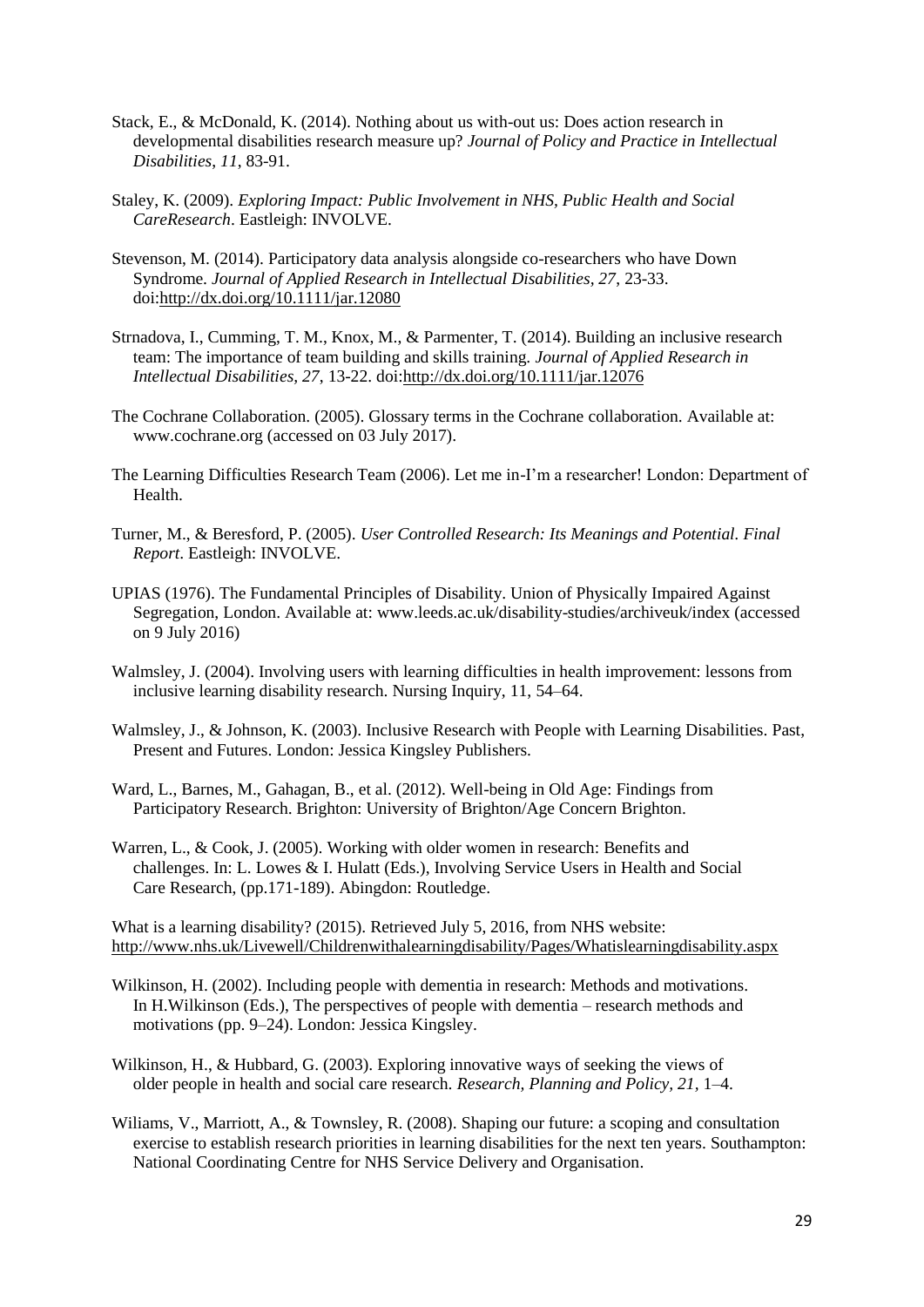Williams. (1999). Researching together. *British Journal of Learning Disabilities* (27), 48-51.

- Williams, V., & Simons, K. (2005). More researching together: The role of nondisabled researchers in workinq with People First members. *British Journal of Learning Disabilities, 33(1),* 6-14. doi:http://dx.doi.org/10.1111/j.1468-3156.2004.00299.x
- Williamson, T., Brogden, E., Jones, E. & Ryan, J. (2010). Impact of public involvement in research on quality of life and society: a case of research career trajectories. *International Journal of Consumer Studies, 34,* 551–557.
- World Health Organisation (2007). Atlas: global resources for persons with intellectual disabilities. WHO press: Geneva, Switzerland.
- [Young-Southward, G.](http://www.ncbi.nlm.nih.gov/pubmed/?term=Young-Southward%20G%5BAuthor%5D&cauthor=true&cauthor_uid=27554952), [Philo, C](http://www.ncbi.nlm.nih.gov/pubmed/?term=Philo%20C%5BAuthor%5D&cauthor=true&cauthor_uid=27554952)., [& Cooper, S. A.](http://www.ncbi.nlm.nih.gov/pubmed/?term=Cooper%20SA%5BAuthor%5D&cauthor=true&cauthor_uid=27554952) (2016). What Effect Does Transition Have on Health and Well-Being in Young People with Intellectual Disabilities? A Systematic Review. Journal of [Applied Research in Intellectual Disabilities.](http://www.ncbi.nlm.nih.gov/pubmed/27554952) doi: 10.1111/jar.12286. [Epub ahead of print].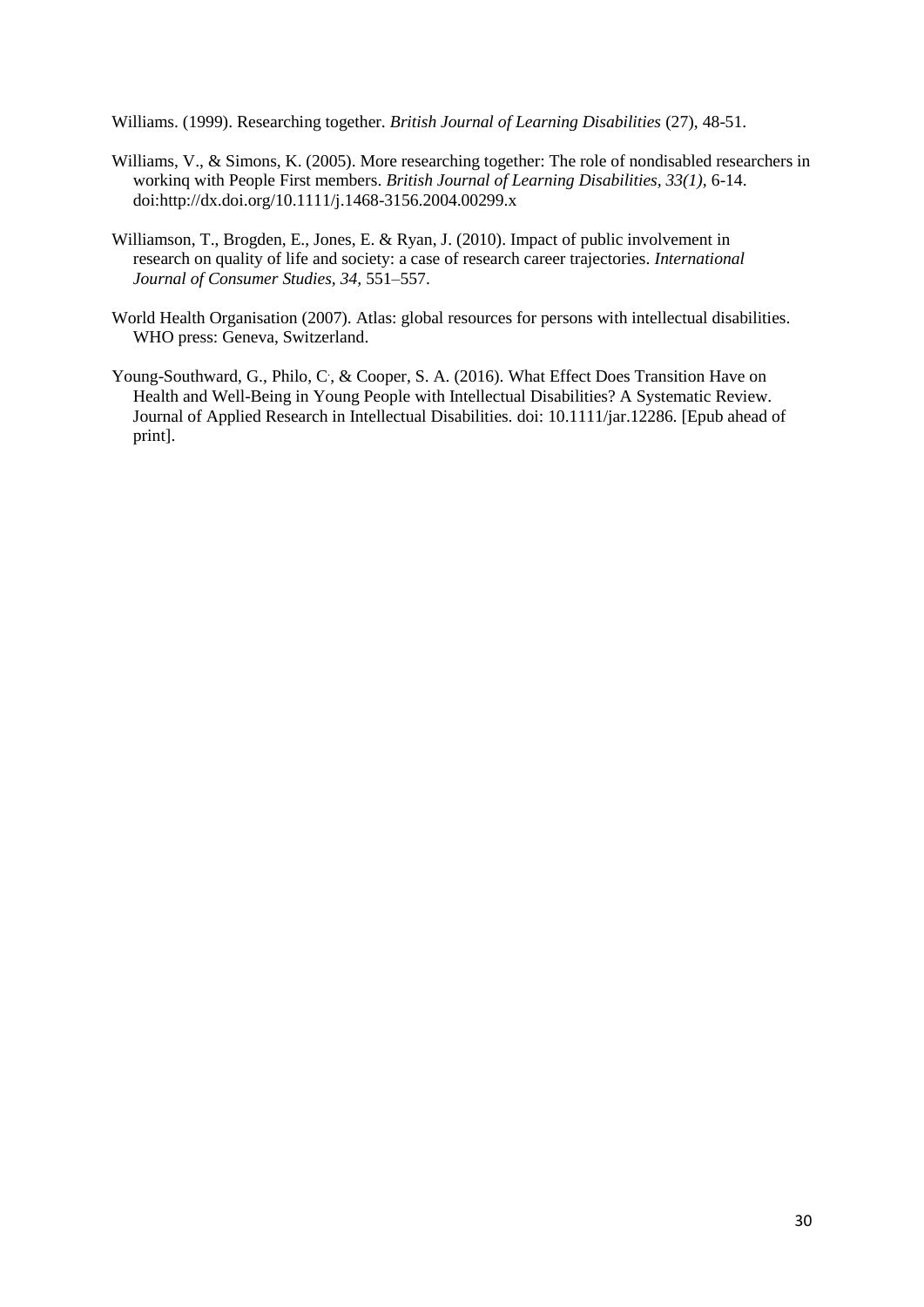| <b>Articles reviewed</b> | 1   | $\overline{2}$ | 3   | 4              | 5          | 6          | 7              | 8              | 9   | 10             |
|--------------------------|-----|----------------|-----|----------------|------------|------------|----------------|----------------|-----|----------------|
| Chapman (2014)           | Yes | Yes            | Yes | Yes            | Can't tell | Yes        | Yes            | Can't tell     | Yes | N <sub>o</sub> |
| Stevenson (2014)         | Yes | Yes            | Yes | No             | Yes        | Yes        | Yes            | Can't tell     | Yes | Yes            |
| Strnadova et al. (2014)  | Yes | Yes            | Yes | Yes            | Yes        | Yes        | Yes            | Can't tell     | Yes | No             |
| O'Brien et al. $(2014)$  | Yes | Yes            | Yes | Yes            | Yes        | Yes        | Yes            | Yes            | Yes | Yes            |
| Butler et al. $(2012)$   | Yes | Yes            | Yes | Yes            | Yes        | Yes        | Yes            | N <sub>o</sub> | Yes | Yes            |
| Grayson et al. (2013)    | Yes | Yes            | Yes | Can't tell     | Yes        | Yes        | Yes            | Yes            | Yes | Yes            |
| Conder et al. $(2011)$   | Yes | Yes            | Yes | No             | Yes        | Can't tell | No             | Can't tell     | Yes | Yes            |
| Kramer et al. $(2011)$   | Yes | Yes            | Yes | Yes            | Yes        | Yes        | N <sub>o</sub> | Yes            | Yes | Yes            |
| Williams & Simons (2005) | Yes | Yes            | Yes | No             | Yes        | Yes        | N <sub>o</sub> | Yes            | Yes | Yes            |
| Perry et al. (2004)      | Yes | Yes            | Yes | N <sub>o</sub> | Yes        | Yes        | N <sub>o</sub> | Yes            | Yes | Yes            |
| Burke et al. (2003)      | Yes | Yes            | Yes | Can't tell     | Yes        | Yes        | Yes            | Yes            | Yes | Yes            |
| Williams (1999)          | Yes | Yes            | Yes | Can't tell     | Can't tell | Yes        | Can't tell     | Can't tell     | Yes | Yes            |
| March et al. (1997)      | Yes | Yes            | Yes | Yes            | Yes        | Yes        | Yes            | Can't tell     | Yes | Yes            |

Table 1. Study quality assessment through the CASP checklist

#### **Legend**

- **3.** Was the research design appropriate to address the aims of the research? **8.** Was the data analysis sufficiently rigorous?
- **4.** Was the recruitment strategy appropriate to the aims of the research? **9.** Is there a clear statement of findings?
- **5.** Was the data collected in a way that addressed the research issue? **10.** How valuable is the research?

**1.** Was there a clear statement of the aims of the research? **6.** Has the relationship between researcher and participants been adequately considered?

**2.** Is a qualitative methodology appropriate? **7.** Have ethical issues been taken into consideration?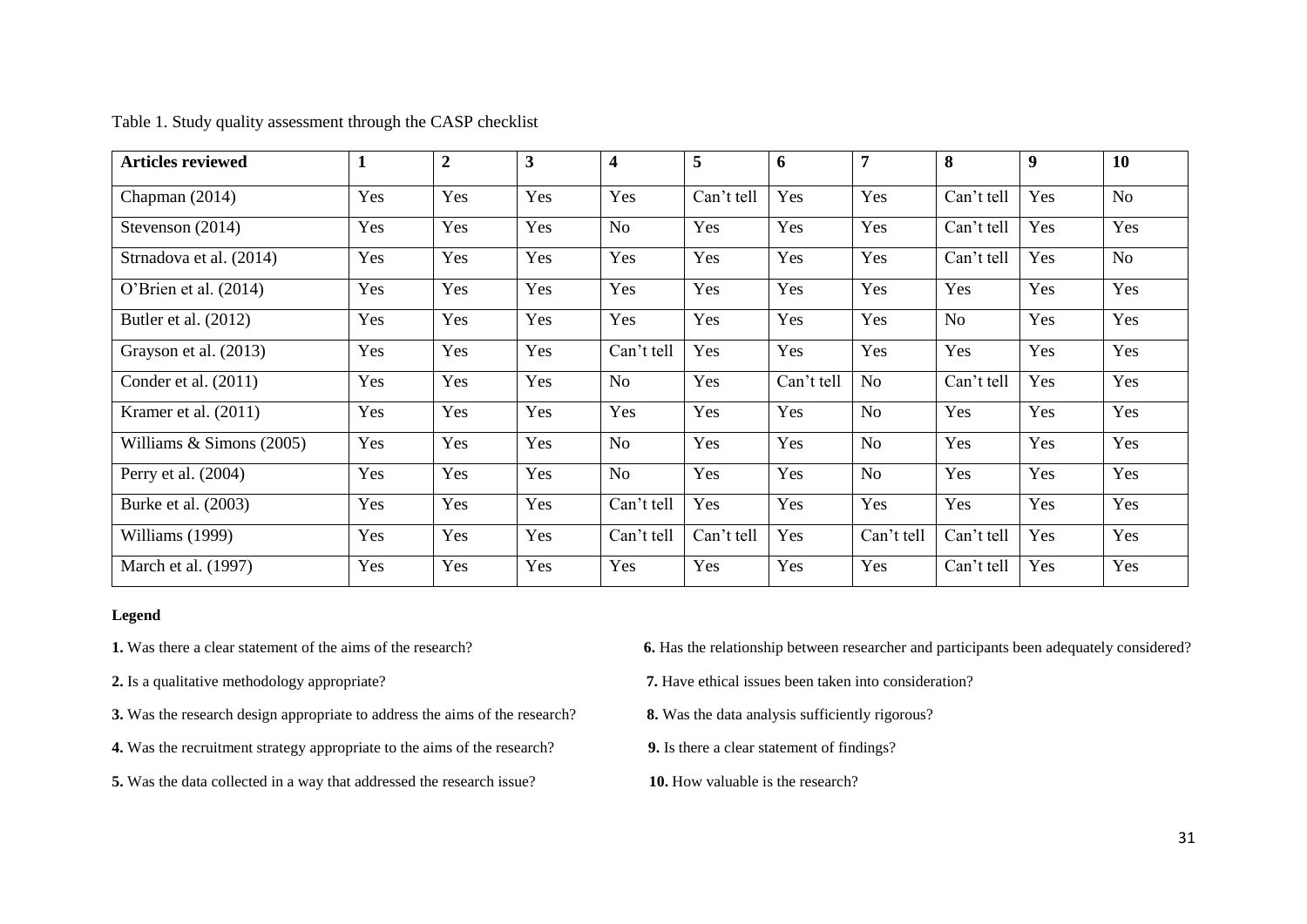# Table 2. Articles selected for review

| <b>Author</b>       | Year | Country           | <b>Population of</b><br>co-researchers | <b>Study design</b>                                                                        | <b>Methodology</b>                                                            | N. of co-<br>researchers<br>with ID | <b>Stages of research</b><br>where involvement<br>occurred                                                                     | Does study report<br>views of co-<br>researchers? |
|---------------------|------|-------------------|----------------------------------------|--------------------------------------------------------------------------------------------|-------------------------------------------------------------------------------|-------------------------------------|--------------------------------------------------------------------------------------------------------------------------------|---------------------------------------------------|
| Chapman             | 2014 | United<br>Kingdom | Adults with ID                         | Case report<br>(discussion on<br>an inclusive<br>team approach<br>to research)             | Semi-structured<br>interviews,<br>observations and<br>focus group<br>sessions | 5                                   | Carried out interview,<br>observations, focus<br>groups, qualitative<br>data analysis.                                         | Yes                                               |
| Stevenson           | 2014 | Australia         | Adults with ID                         | Case report<br>(discussion on<br>data from<br>participatory<br>action research<br>project) | Qualitative<br>interviews                                                     | 3                                   | Carried out qualitative<br>data analysis, writing<br>of report                                                                 | Yes                                               |
| Strnadova<br>et al. | 2014 | Australia         | Adults with ID                         | Case report<br>(discussion on<br>an inclusive<br>team approach<br>to research)             | Video-recordings<br>and personal diaries                                      | $\overline{4}$                      | Research planning and<br>training sessions.                                                                                    | Yes                                               |
| O'Brien et<br>al.   | 2014 | Australia         | Adults with ID                         | Case report<br>(discussion on<br>research<br>experience of a<br>community of<br>practice)  | Focus groups<br>sessions guided by<br>semi-structured<br>questions            | 187                                 | Carried out focus<br>groups, development<br>of questionnaire,<br>qualitative data<br>analysis,<br>dissemination of<br>findings | N <sub>o</sub>                                    |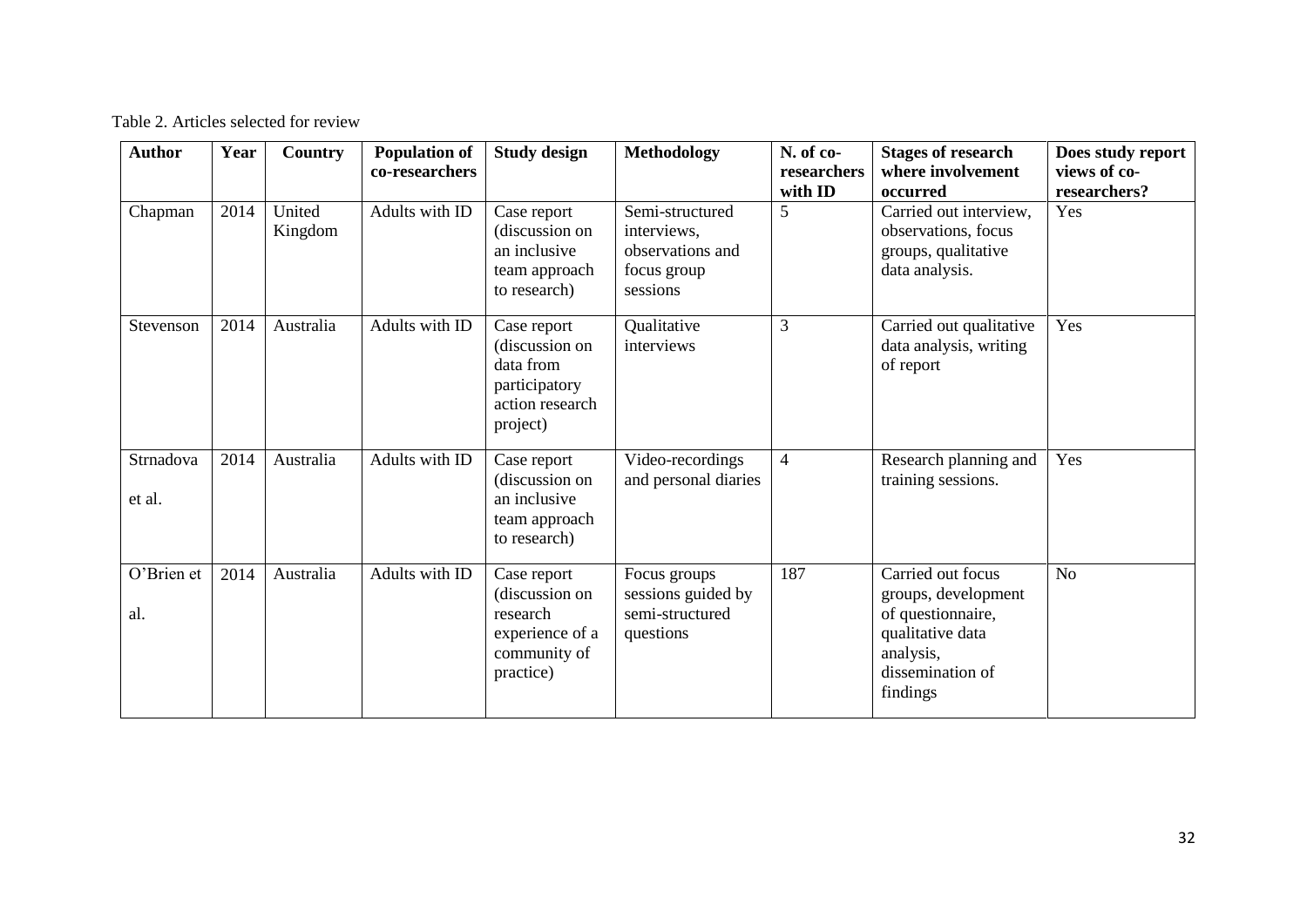| Grayson et<br>al.    | 2013 | United<br>Kingdom              | Adults with ID<br>and mental<br>health service<br>users | Case report<br>(discussion on<br>experience of<br>research<br>involving<br>service users<br>and carer-<br>researchers | Qualitative<br>interviews                           | 6 (including<br>carers) | Carried out qualitative<br>interviews                                                                              | Yes            |
|----------------------|------|--------------------------------|---------------------------------------------------------|-----------------------------------------------------------------------------------------------------------------------|-----------------------------------------------------|-------------------------|--------------------------------------------------------------------------------------------------------------------|----------------|
| Butler et<br>al.     | 2012 | United<br>Kingdom              | Adults with ID                                          | Case report<br>(discussion on<br>an inclusive<br>team<br>conducting<br>focus groups)                                  | Focus groups<br>through structured<br>questionnaire | $\overline{2}$          | Carried out focus<br>groups, qualitative<br>data analysis, writing<br>of report                                    | Yes            |
| Conder et<br>al.     | 2011 | <b>New</b><br>Zealand          | Adults with ID                                          | Case report<br>(discussion on a<br>participatory<br>action research)                                                  | Field notes and<br>written report                   | <b>Not</b><br>reported  | Carried out focus<br>groups, development<br>of questionnaire, data<br>collection, data entry,<br>writing of report | Yes            |
| Kramer et<br>al.     | 2011 | United<br>States of<br>America | Adults with ID                                          | Case report<br>(discussion on a<br>participatory<br>action research)                                                  | Field notes and<br>observations                     | 17                      | Carried out<br>quantitative data<br>analysis                                                                       | Yes            |
| Williams<br>& Simons | 2005 | United<br>Kingdom              | Adults with ID                                          | Case report<br>(academic<br>researcher's<br>discussion on<br>working with<br>co-researchers)                          | Reflexive<br>observations of<br>authors             | 3                       | Setting the agenda,<br>data collection.<br>qualitative data<br>analysis                                            | N <sub>o</sub> |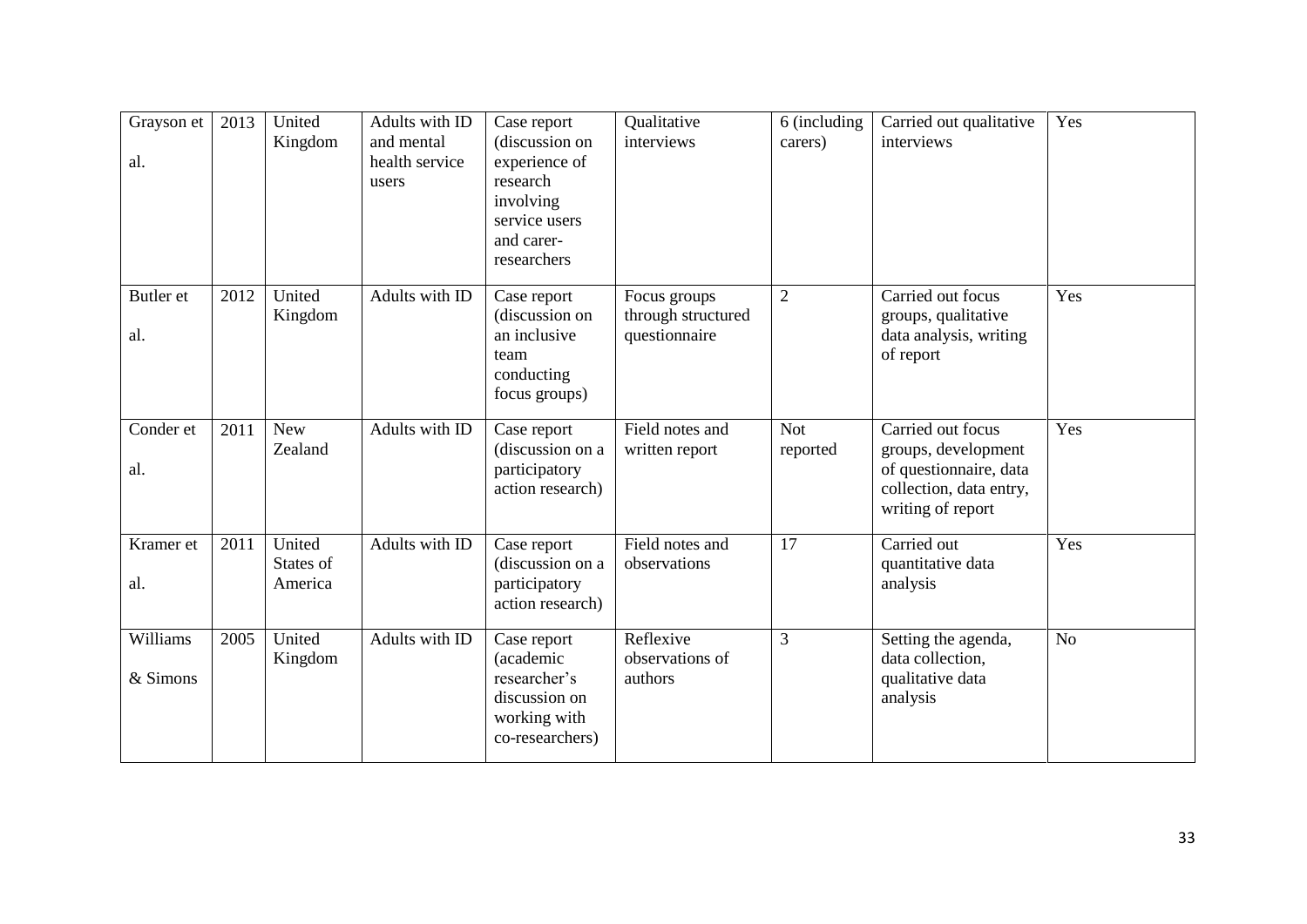| Perry et al.    | 2004 | United<br>Kingdom | Adults with ID | Feasibility<br>study on<br>training a co-<br>researcher to<br>conduct<br>interviews       | Testing of inter-<br>rater reliability,<br>response bias<br>consistency, test-re-<br>test reliability and<br>consistency of<br>responses of co-<br>researcher against<br>academic researcher | $\mathbf{1}$                             | Carried out qualitative<br>interviews                                | No             |
|-----------------|------|-------------------|----------------|-------------------------------------------------------------------------------------------|----------------------------------------------------------------------------------------------------------------------------------------------------------------------------------------------|------------------------------------------|----------------------------------------------------------------------|----------------|
| Burke et<br>al. | 2003 | United<br>Kingdom | Adults with ID | Case report<br>(discussion on<br>the initial stages<br>of inclusive<br>research)          | Reflexive<br>observations of<br>authors                                                                                                                                                      | 25<br>(including)<br>support<br>workers) | Carried out literature<br>review, planned<br>qualitative interviews. | N <sub>o</sub> |
| Williams        | 1999 | United<br>Kingdom | Adults with ID | Case report<br>(discussion on<br>co-researchers<br>carrying out<br>group<br>interviews)   | Reflexive<br>observations of<br>authors                                                                                                                                                      | <b>Not</b><br>reported                   | Setting the agenda,<br>qualitative interviews,<br>data analysis      | Yes            |
| March et<br>al. | 1997 | United<br>Kingdom | Adults with ID | Case report<br>(discussion on<br>experience of<br>co-researchers<br>of doing<br>research) | Authors' notes and<br>pictures                                                                                                                                                               | 3                                        | Developing the<br>questions of the<br>qualitative interviews.        | Yes            |

Table 3. Protocols selected for screening of PPI in current ID research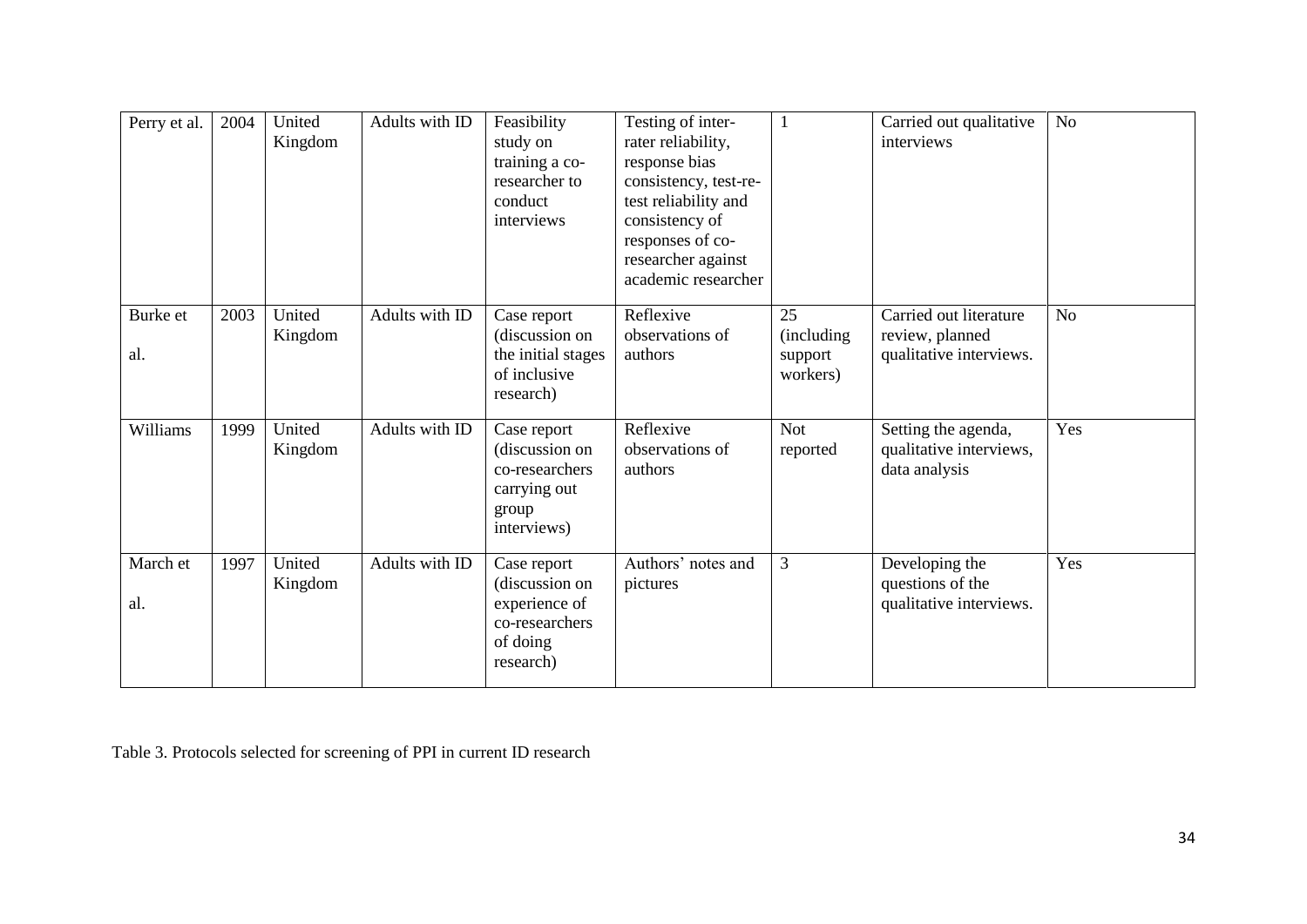| Title of study                                                                                                                                                                                                                      | Type of PPI   | Aims/objective of PPI                                                                                                                                                                                          | Stakeholders group<br>involved | Facilitators                                                                                       | Recurrence of PPI                                                          |
|-------------------------------------------------------------------------------------------------------------------------------------------------------------------------------------------------------------------------------------|---------------|----------------------------------------------------------------------------------------------------------------------------------------------------------------------------------------------------------------|--------------------------------|----------------------------------------------------------------------------------------------------|----------------------------------------------------------------------------|
| Outcomes from forensic services<br>for people with intellectual and/or<br>developmental disabilities:<br>evidence synthesis and expert and<br>patient consultation                                                                  | Consultative  | Identify relevant outcomes                                                                                                                                                                                     | Service users and carers       | Easy-read materials                                                                                | $\overline{\phantom{a}}$                                                   |
| Clinical and cost effectiveness of<br>staff training in Positive Behaviour<br>Support (PBS) for treating<br>challenging behaviour among<br>people with learning disability: a<br>multicentre cluster randomised<br>controlled trial | Collaborative | Develop accessible<br>research materials<br>Develop topic guide<br>$\bullet$<br>Recruitment<br>$\bullet$<br>Feedback on project<br>$\bullet$<br>and ethics<br>Study progress and<br>$\bullet$<br>dissemination | Service users and carers       | Use of facilitators<br>to mediate between<br>PPI group and<br>researchers                          | Throughout<br>the study<br>Consulted<br>$\bullet$<br>every three<br>months |
| An Evaluation of the Effectiveness<br>of Annual Health Checks and<br>Quality of Health Care for Adults<br>with Learning Disability                                                                                                  | Consultative  | Inform choice of<br>$\bullet$<br>outcome measures<br>Develop ideas for<br>$\bullet$<br>analysis<br>Interpret findings<br>$\bullet$<br>Develop<br>$\bullet$<br>recommendations                                  | Service users                  | $\overline{a}$                                                                                     | Consulted every<br>three months                                            |
| Identifying the factors affecting the<br>implementation of strategies to<br>promote a safer environment for<br>patients with learning disabilities in<br>NHS hospitals: a mixed-methods<br>study                                    | Co-research   | Ensure appropriateness<br>$\bullet$<br>of data collection<br>Develop user-friendly<br>$\bullet$<br>tools<br>Conduct interviews and<br>data analysis                                                            | Service users and carers       | Research<br>$\bullet$<br>training<br>Support from<br>$\bullet$<br>academic<br>researcher<br>during |                                                                            |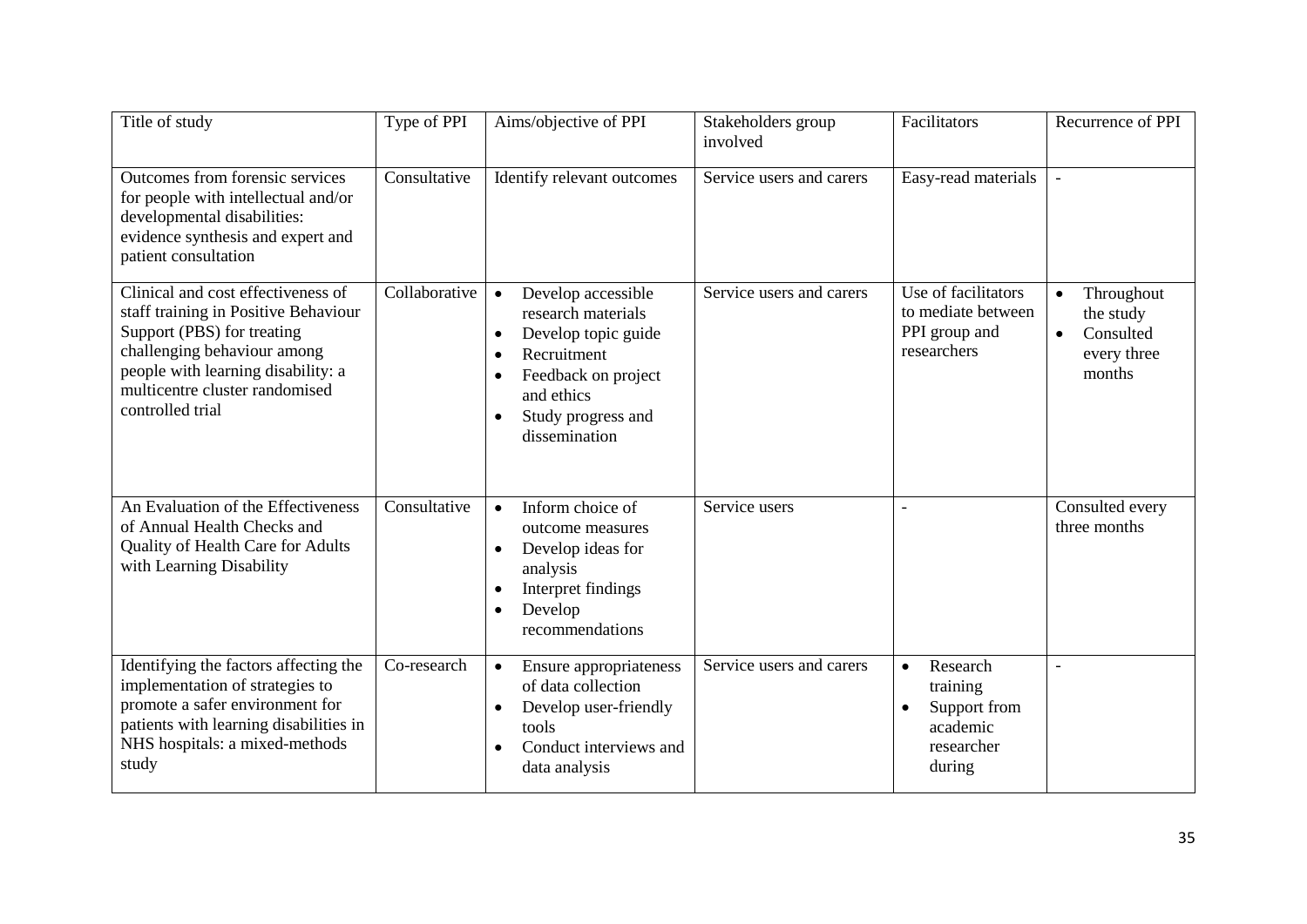|                                                                                                                                                                                                                                                                             |                              |                                                                                                                                                                                 |                                             | administration<br>of interviews                                                                                                    |                                 |
|-----------------------------------------------------------------------------------------------------------------------------------------------------------------------------------------------------------------------------------------------------------------------------|------------------------------|---------------------------------------------------------------------------------------------------------------------------------------------------------------------------------|---------------------------------------------|------------------------------------------------------------------------------------------------------------------------------------|---------------------------------|
| Pay More Attention: A national<br>mixed methods study to identify the<br>barriers and facilitators to ensuring<br>equal access to high quality<br>hospital care and services for<br>children and young people with and<br>without learning disability and their<br>families | Consultative<br>and advisory | Ensure appropriateness<br>of all phases of<br>research                                                                                                                          | Service users and carers                    | Training in<br>$\bullet$<br>roles and<br>responsibility<br>of being in<br>advisory panel<br>Mentorship and<br>support<br>available | $\blacksquare$                  |
| Managing with Learning Disability<br>and Diabetes                                                                                                                                                                                                                           | Consultative                 | Provide input in research<br>materials                                                                                                                                          | Service users and carers                    | Involvement of<br>third sector<br>organisations to<br>mediate between<br>PPI group and<br>researchers                              | Consulted every<br>three months |
| Guided self-help for depression in<br>adults with autism spectrum<br>disorders                                                                                                                                                                                              | Advisory                     | Ensure<br>$\bullet$<br>representativeness of<br>views of people with<br>severe ID<br>Advise on phases of<br>$\bullet$<br>research<br>Identify relevant<br>$\bullet$<br>outcomes | Service users, carers and<br>general public | Involvement of<br>third sector<br>organisations to<br>mediate between<br>PPI group and<br>researchers                              | Consulted every<br>three months |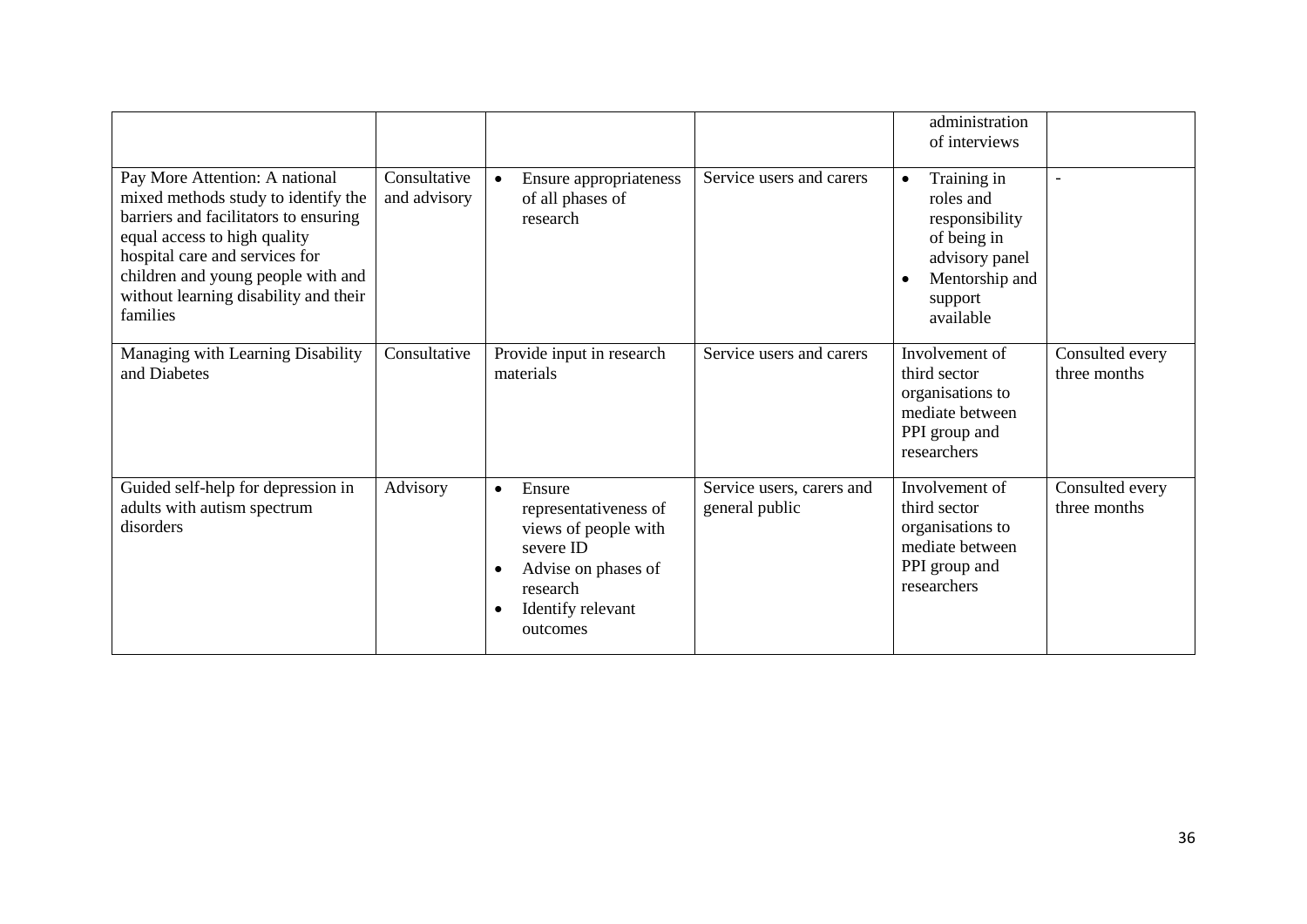| Extended brief intervention to<br>address alcohol misuse in people<br>with mild to moderate intellectual<br>disabilities living in the community<br>(EBI-ID): study protocol for a<br>randomised controlled trial   | Co-research   | Development of<br>$\bullet$<br>research materials<br>Conducting interviews<br>$\bullet$<br>Interpretation of<br>$\bullet$<br>interviews<br>Write up of findings<br>$\bullet$<br>Dissemination<br>$\bullet$ | Service users and carers                    | Research<br>$\bullet$<br>training<br>Support from<br>$\bullet$<br>academic<br>researcher<br>during<br>administration<br>of interviews |  |
|---------------------------------------------------------------------------------------------------------------------------------------------------------------------------------------------------------------------|---------------|------------------------------------------------------------------------------------------------------------------------------------------------------------------------------------------------------------|---------------------------------------------|---------------------------------------------------------------------------------------------------------------------------------------|--|
| Supported self-management for<br>adults with type 2 diabetes and a<br>learning disability (OK-Diabetes):<br>study protocol for a randomised<br>controlled feasibility trial                                         | Co-research   | Selecting information<br>$\bullet$<br>materials<br>Testing data collection<br>$\bullet$<br>forms<br>Developing protocol<br>$\bullet$                                                                       | Service users                               |                                                                                                                                       |  |
| Wordless intervention for epilepsy<br>in learning disabilities (WIELD):<br>study protocol for a randomized<br>controlled feasibility trial                                                                          | Consultative  | Reviewing research<br>$\bullet$<br>material                                                                                                                                                                | Service users, carers and<br>general public | $\blacksquare$                                                                                                                        |  |
| Piloting a manualised weight<br>management programme (Shape<br>Up-LD) for overweight and obese<br>persons with mild-moderate<br>learning disabilities: study protocol<br>for a pilot randomised controlled<br>trial | Collaborative | Development of<br>$\bullet$<br>research material                                                                                                                                                           | Service users                               | $\overline{a}$                                                                                                                        |  |